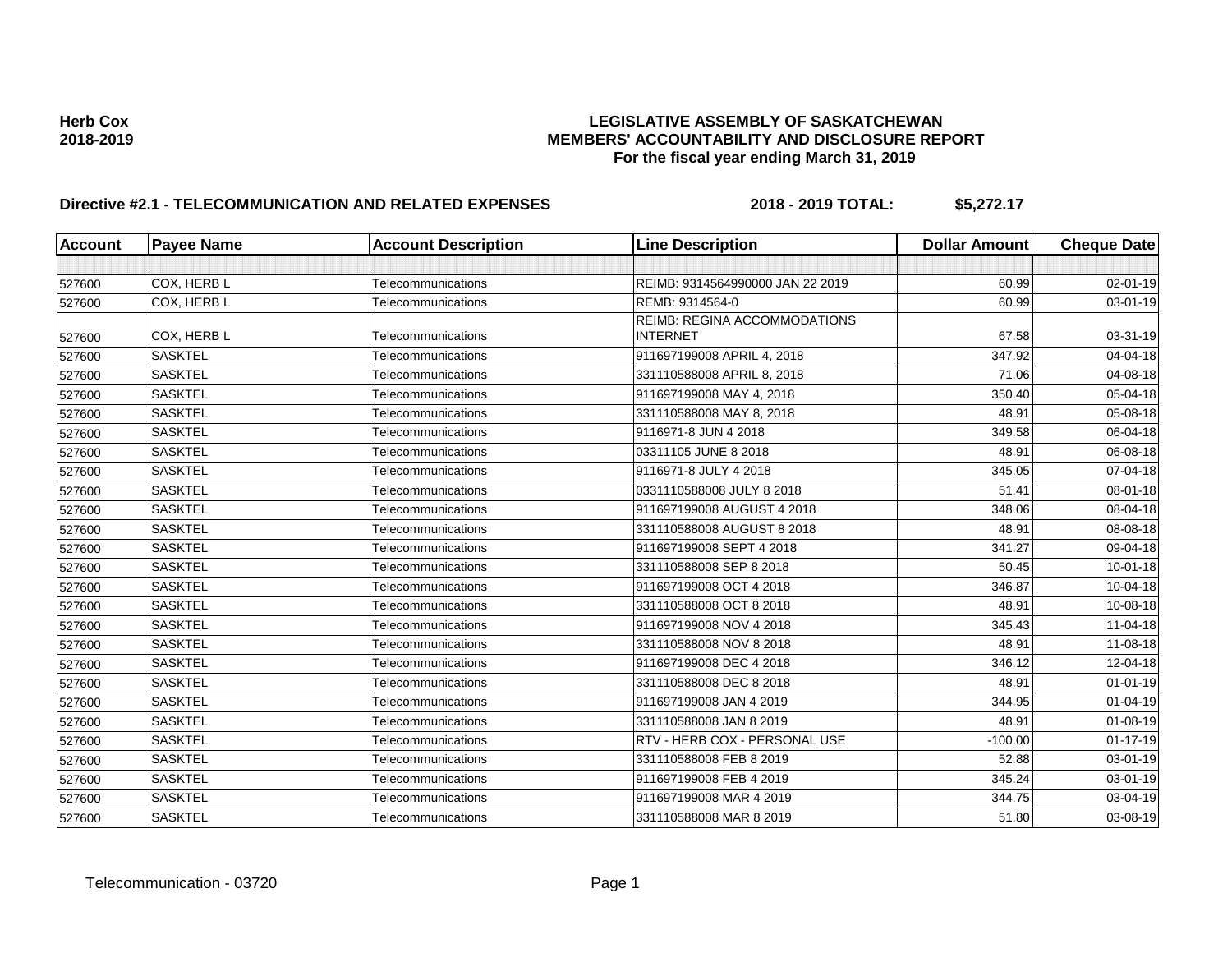# **Directive #2.1 - TELECOMMUNICATION AND RELATED EXPENSES** 2018 - 2018 - 2019 TOTAL: \$5,272.17

| <b>Account</b> | <b>Payee Name</b>           | <b>Account Description</b> | <b>Line Description</b>    | <b>Dollar Amount</b> | <b>Cheque Date</b> |
|----------------|-----------------------------|----------------------------|----------------------------|----------------------|--------------------|
|                |                             |                            |                            |                      |                    |
|                | SECURITY CO. OF EXCELLENCE- |                            |                            |                      |                    |
| 527600         | NORTH BATTLEFORD LTD        | Telecommunications         | <b>FIRE ALARM PERMIT</b>   | 35.00                | 12-05-18           |
| 530600         | <b>SASKTEL</b>              | Placement - Tender Ads     | 911697199008 APRIL 4, 2018 | 31.00                | 04-04-18           |
| 530600         | <b>SASKTEL</b>              | Placement - Tender Ads     | 911697199008 MAY 4, 2018   | 31.00                | 05-04-18           |
| 530600         | <b>SASKTEL</b>              | Placement - Tender Ads     | 9116971-8 JUN 4 2018       | 31.00                | 06-04-18           |
| 530600         | <b>SASKTEL</b>              | Placement - Tender Ads     | 9116971-8 JULY 4 2018      | 31.00                | 07-04-18           |
| 530600         | <b>SASKTEL</b>              | Placement - Tender Ads     | 911697199008 AUGUST 4 2018 | 31.00                | 08-04-18           |
| 530600         | <b>SASKTEL</b>              | Placement - Tender Ads     | 911697199008 SEPT 4 2018   | 31.00                | 09-04-18           |
| 530600         | <b>SASKTEL</b>              | Placement - Tender Ads     | 911697199008 OCT 4 2018    | 31.00                | $10-04-18$         |
| 530600         | <b>SASKTEL</b>              | Placement - Tender Ads     | 911697199008 NOV 4 2018    | 31.00                | $11-04-18$         |
| 530600         | <b>SASKTEL</b>              | Placement - Tender Ads     | 911697199008 DEC 4 2018    | 31.00                | 12-04-18           |
| 530600         | <b>SASKTEL</b>              | Placement - Tender Ads     | 911697199008 JAN 4 2019    | 31.00                | $01 - 04 - 19$     |
| 530600         | <b>SASKTEL</b>              | Placement - Tender Ads     | 911697199008 FEB 4 2019    | 31.00                | 03-01-19           |
| 530600         | <b>SASKTEL</b>              | Placement - Tender Ads     | 911697199008 MAR 4 2019    | 31.00                | 03-04-19           |
|                |                             |                            |                            |                      |                    |
|                |                             |                            |                            |                      |                    |
|                |                             |                            |                            |                      |                    |
|                |                             |                            |                            |                      |                    |
|                |                             |                            |                            |                      |                    |
|                |                             |                            |                            |                      |                    |
|                |                             |                            |                            |                      |                    |
|                |                             |                            |                            |                      |                    |
|                |                             |                            |                            |                      |                    |
|                |                             |                            |                            |                      |                    |
|                |                             |                            |                            |                      |                    |
|                |                             |                            |                            |                      |                    |
|                |                             |                            |                            |                      |                    |
|                |                             |                            |                            |                      |                    |
|                |                             |                            |                            |                      |                    |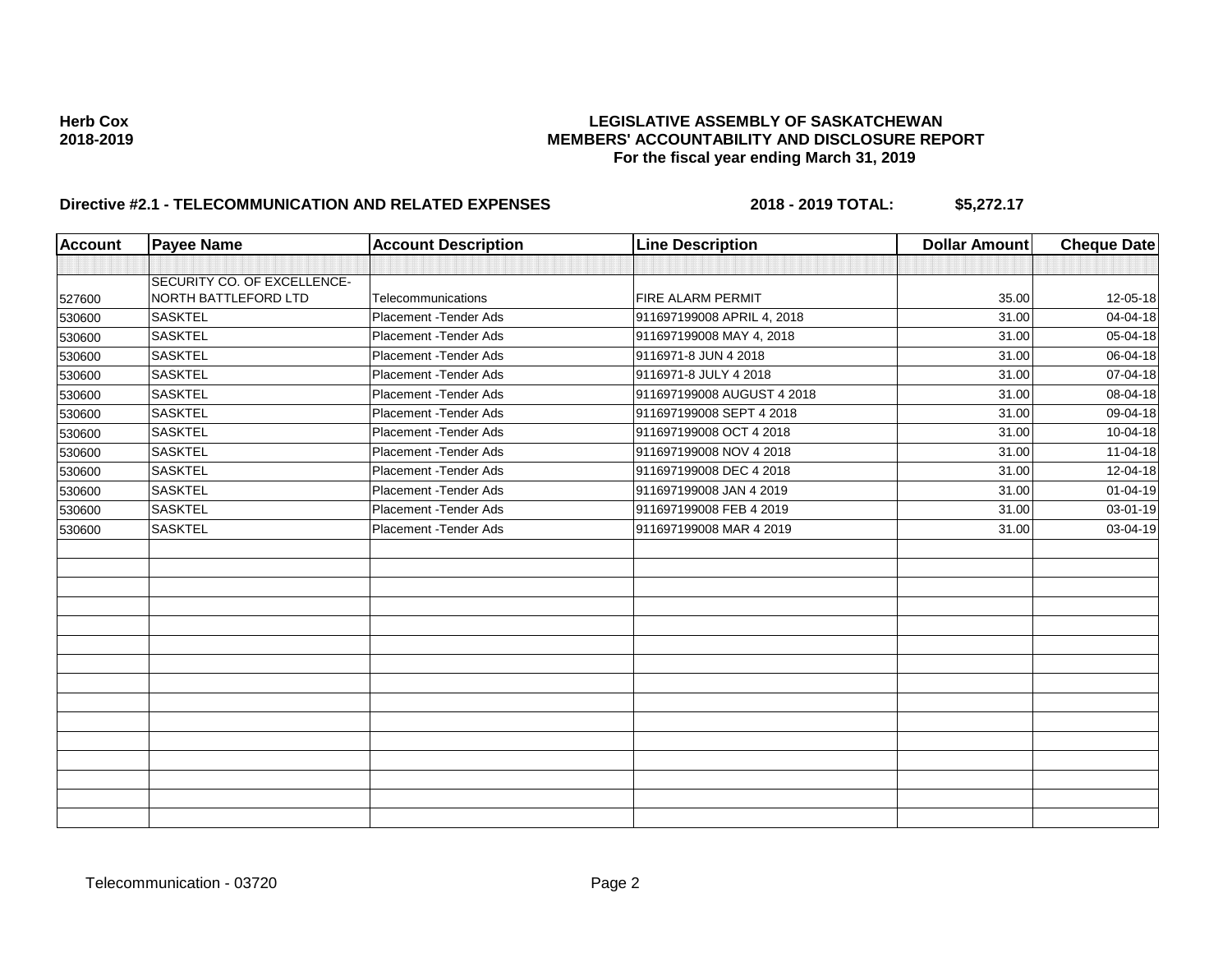# **Directive #2.1 - TELECOMMUNICATION AND RELATED EXPENSES** 2018 - 2018 - 2019 TOTAL: \$5,272.17

| <b>Account</b> | Payee Name | <b>Account Description</b> | <b>Line Description</b> | <b>Dollar Amount</b> | <b>Cheque Date</b> |
|----------------|------------|----------------------------|-------------------------|----------------------|--------------------|
|                |            |                            |                         |                      |                    |
|                |            |                            |                         |                      |                    |
|                |            |                            |                         |                      |                    |
|                |            |                            |                         |                      |                    |
|                |            |                            |                         |                      |                    |
|                |            |                            |                         |                      |                    |
|                |            |                            |                         |                      |                    |
|                |            |                            |                         |                      |                    |
|                |            |                            |                         |                      |                    |
|                |            |                            |                         |                      |                    |
|                |            |                            |                         |                      |                    |
|                |            |                            |                         |                      |                    |
|                |            |                            |                         |                      |                    |
|                |            |                            |                         |                      |                    |
|                |            |                            |                         |                      |                    |
|                |            |                            |                         |                      |                    |
|                |            |                            |                         |                      |                    |
|                |            |                            |                         |                      |                    |
|                |            |                            |                         |                      |                    |
|                |            |                            |                         |                      |                    |
|                |            |                            |                         |                      |                    |
|                |            |                            |                         |                      |                    |
|                |            |                            |                         |                      |                    |
|                |            |                            |                         |                      |                    |
|                |            |                            |                         |                      |                    |
|                |            |                            |                         |                      |                    |
|                |            |                            |                         |                      |                    |
|                |            |                            |                         |                      |                    |

Telecommunication - 03720 Page 3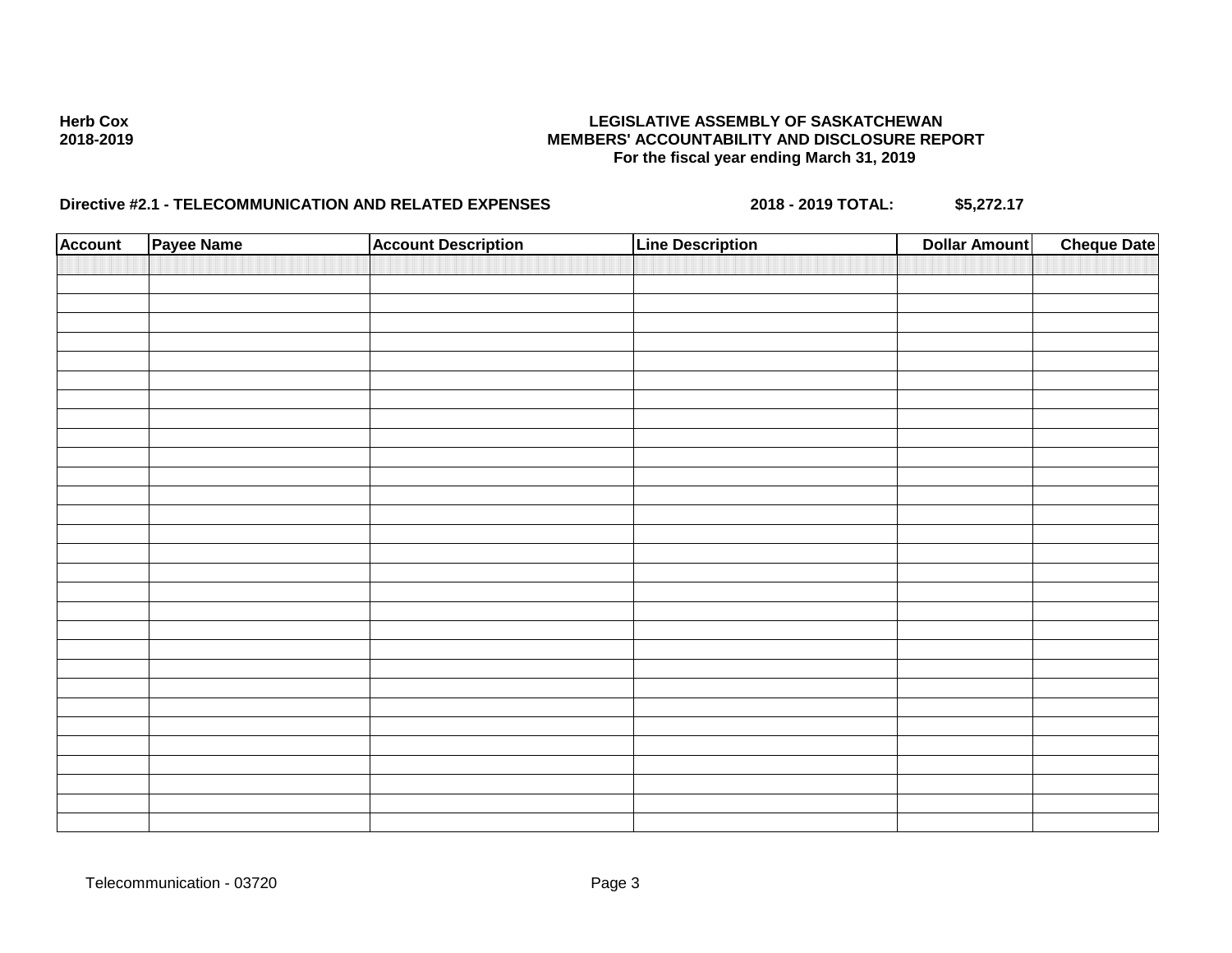# **Directive #2.1 - TELECOMMUNICATION AND RELATED EXPENSES** 2018 - 2018 - 2019 TOTAL: \$5,272.17

| <b>Account</b> | Payee Name | <b>Account Description</b> | <b>Line Description</b> | <b>Dollar Amount</b> | <b>Cheque Date</b> |
|----------------|------------|----------------------------|-------------------------|----------------------|--------------------|
|                |            |                            |                         |                      |                    |
|                |            |                            |                         |                      |                    |
|                |            |                            |                         |                      |                    |
|                |            |                            |                         |                      |                    |
|                |            |                            |                         |                      |                    |
|                |            |                            |                         |                      |                    |
|                |            |                            |                         |                      |                    |
|                |            |                            |                         |                      |                    |
|                |            |                            |                         |                      |                    |
|                |            |                            |                         |                      |                    |
|                |            |                            |                         |                      |                    |
|                |            |                            |                         |                      |                    |
|                |            |                            |                         |                      |                    |
|                |            |                            |                         |                      |                    |
|                |            |                            |                         |                      |                    |
|                |            |                            |                         |                      |                    |
|                |            |                            |                         |                      |                    |
|                |            |                            |                         |                      |                    |
|                |            |                            |                         |                      |                    |
|                |            |                            |                         |                      |                    |
|                |            |                            |                         |                      |                    |
|                |            |                            |                         |                      |                    |
|                |            |                            |                         |                      |                    |
|                |            |                            |                         |                      |                    |
|                |            |                            |                         |                      |                    |
|                |            |                            |                         |                      |                    |
|                |            |                            |                         |                      |                    |
|                |            |                            |                         |                      |                    |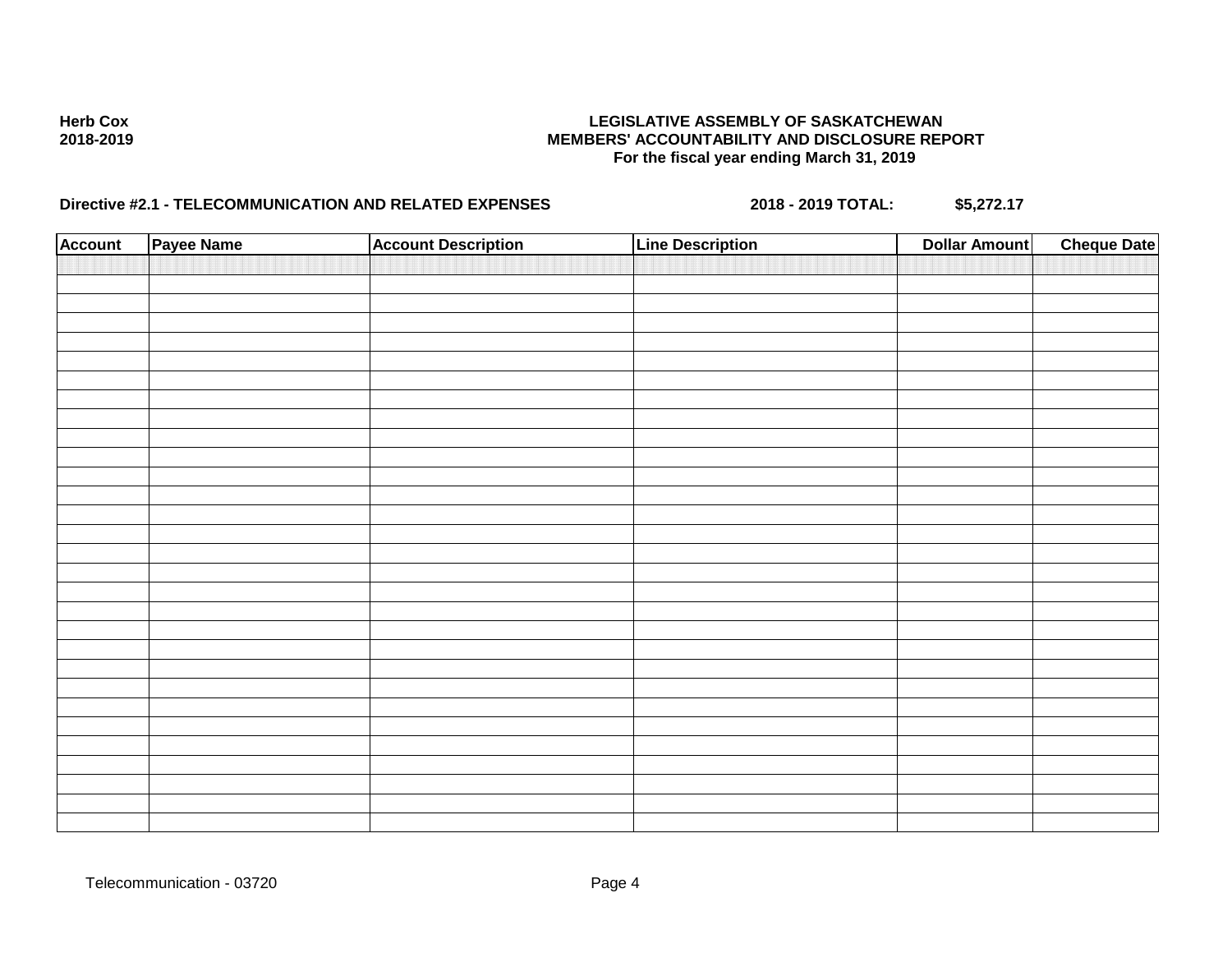# **Directive #2.1 - TELECOMMUNICATION AND RELATED EXPENSES** 2018 - 2018 - 2019 TOTAL: \$5,272.17

| Account | <b>Payee Name</b> | <b>Account Description</b> | <b>Line Description</b> | <b>Dollar Amount</b> | <b>Cheque Date</b> |
|---------|-------------------|----------------------------|-------------------------|----------------------|--------------------|
|         |                   |                            |                         |                      |                    |
|         |                   |                            |                         |                      |                    |
|         |                   |                            |                         |                      |                    |
|         |                   |                            |                         |                      |                    |
|         |                   |                            |                         |                      |                    |
|         |                   |                            |                         |                      |                    |
|         |                   |                            |                         |                      |                    |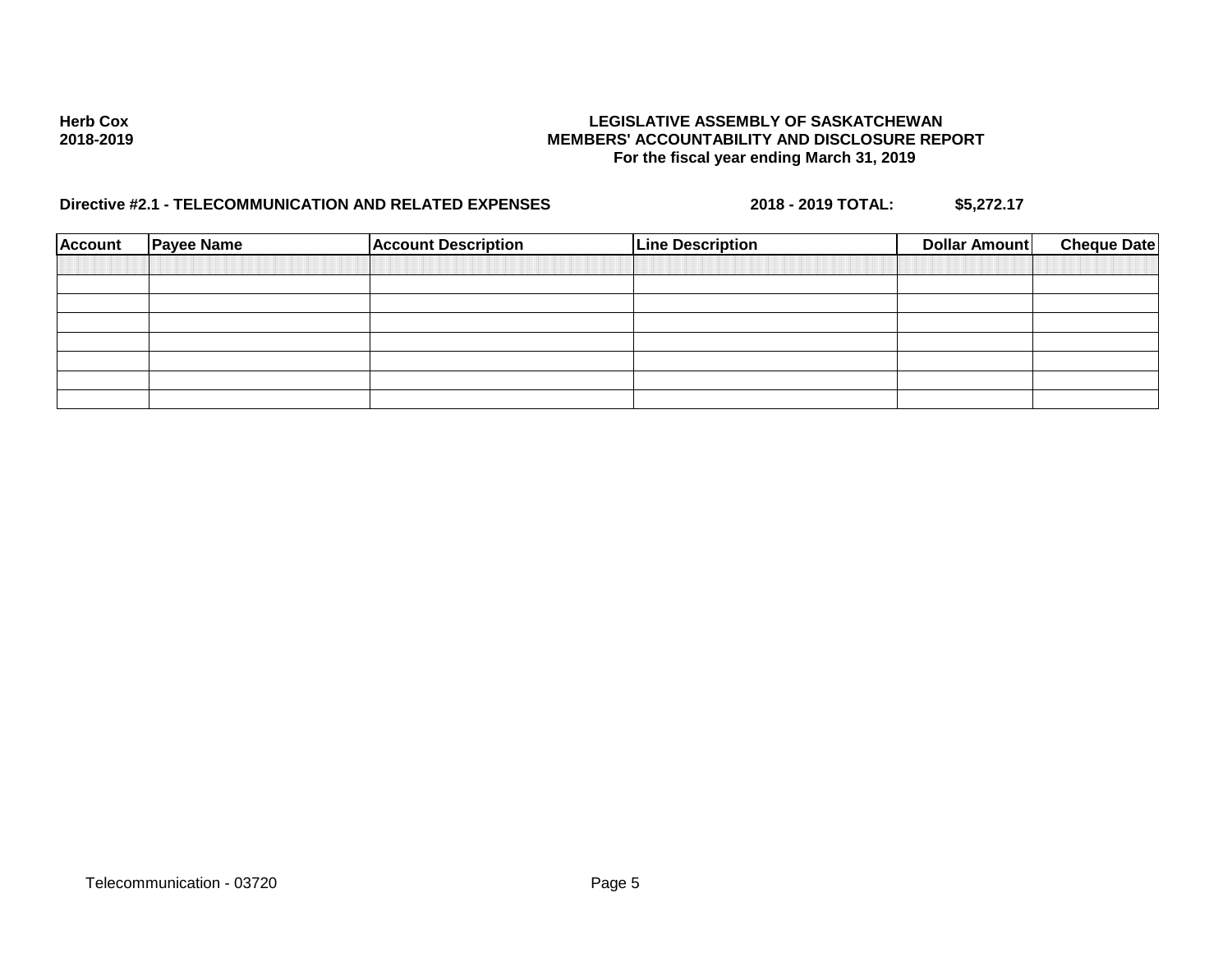### **LEGISLATIVE ASSEMBLY OF SASKATCHEWAN MEMBERS' ACCOUNTABILITY AND DISCLOSURE REPORT For the fiscal year ending March 31, 2019**

# **Directive #3.1 - MLA TRAVEL AND LIVING EXPENSES 2018 - 2019 TOTAL: \$38,702.09**

| <b>Account</b> | <b>Payee Name</b> | <b>Account Description</b>  | <b>Line Description</b>              | <b>Dollar Amount</b> | <b>Cheque Date</b> |
|----------------|-------------------|-----------------------------|--------------------------------------|----------------------|--------------------|
|                |                   |                             |                                      |                      |                    |
|                |                   |                             | APRIL 2018 MLA REGINA                |                      |                    |
| 541900         | COX, HERB L       | Elected Rep - Travel        | <b>ACCOMMODATIONS</b>                | 1,500.00             | 04-13-18           |
| 541900         | COX, HERB L       | <b>Elected Rep - Travel</b> | <b>MLA TRAVEL APRIL 2 - 20, 2018</b> | 1,605.23             | 05-01-18           |
| 541900         | COX, HERB L       | <b>Elected Rep - Travel</b> | MLA TRAVEL APRIL 22 - 30, 2018       | 871.27               | $05 - 01 - 18$     |
| 541900         | COX, HERB L       | Elected Rep - Travel        | MLA TRAVEL APRIL 3, 2018             | 25.00                | 05-08-18           |
|                |                   |                             | MAY 2018 MLA REGINA                  |                      |                    |
| 541900         | COX, HERB L       | Elected Rep - Travel        | <b>ACCOMMODATIONS</b>                | 1,550.00             | 05-18-18           |
| 541900         | COX, HERB L       | <b>Elected Rep - Travel</b> | MLA TRAVEL APRIL 30 - MAY 1, 2018    | 1,230.32             | 05-22-18           |
| 541900         | COX, HERB L       | Elected Rep - Travel        | MLA TRAVEL MAY 13 - 27, 2018         | 1,715.96             | 05-28-18           |
| 541900         | COX, HERB L       | <b>Elected Rep - Travel</b> | MLA TRAVEL JUN 1-14 2018             | 643.58               | 06-01-18           |
|                |                   |                             | JUNE 2018 MLA REGINA                 |                      |                    |
| 541900         | COX, HERB L       | <b>Elected Rep - Travel</b> | <b>ACCOMMODATIONS</b>                | 1,500.00             | 06-01-18           |
| 541900         | COX, HERB L       | Elected Rep - Travel        | MLA TRAVEL MAY 28-31 2018            | 503.72               | 06-01-18           |
| 541900         | COX, HERB L       | Elected Rep - Travel        | MLA TRAVEL JUNE 18-28 2018           | 1,399.30             | $07 - 01 - 18$     |
|                |                   |                             | MLA REGINA ACCOMMODATIONS JULY       |                      |                    |
| 541900         | COX, HERB L       | Elected Rep - Travel        | 2018                                 | 1,550.00             | $07 - 01 - 18$     |
| 541900         | COX, HERB L       | Elected Rep - Travel        | MLA TRAVEL JULY 4-10 2018            | 222.81               | $07-12-18$         |
| 541900         | COX, HERB L       | Elected Rep - Travel        | MLA TRAVEL JULY 27-31 2018           | 56.43                | 08-01-18           |
|                |                   |                             | MLA REGINA ACCOMMODATIONS AUGUST     |                      |                    |
| 541900         | COX, HERB L       | Elected Rep - Travel        | 2018                                 | 1,550.00             | 08-01-18           |
| 541900         | COX, HERB L       | Elected Rep - Travel        | MLA TRAVEL AUG 1-16 2018             | 783.80               | 08-16-18           |
| 541900         | COX, HERB L       | <b>Elected Rep - Travel</b> | MLA TRAVEL AUG 8-29 2018             | 257.12               | 09-01-18           |
|                |                   |                             | MLA REGINA ACCOMMODATIONS SEPT       |                      |                    |
| 541900         | COX. HERB L       | Elected Rep - Travel        | 2018                                 | 1,500.00             | 09-01-18           |
| 541900         | COX. HERB L       | <b>Elected Rep - Travel</b> | MLA TRAVEL SEP 4-13 2018             | 94.05                | 09-14-18           |
|                |                   |                             | MLA REGINA ACCOMMODATIONS            |                      |                    |
| 541900         | COX, HERB L       | Elected Rep - Travel        | OCTOBER 2018                         | 1,550.00             | $10 - 01 - 18$     |
| 541900         | COX, HERB L       | Elected Rep - Travel        | MLA TRAVEL SEPT 17-27, 2018          | 169.29               | 10-09-18           |
| 541900         | COX, HERB L       | <b>Elected Rep - Travel</b> | MLA TRAVEL OCT 1-11 2018             | 345.85               | $10-12-18$         |
|                |                   |                             | MLA REGINA ACCOMMODATIONS NOV        |                      |                    |
| 541900         | COX, HERB L       | <b>Elected Rep - Travel</b> | 2018                                 | 1,500.00             | 10-26-18           |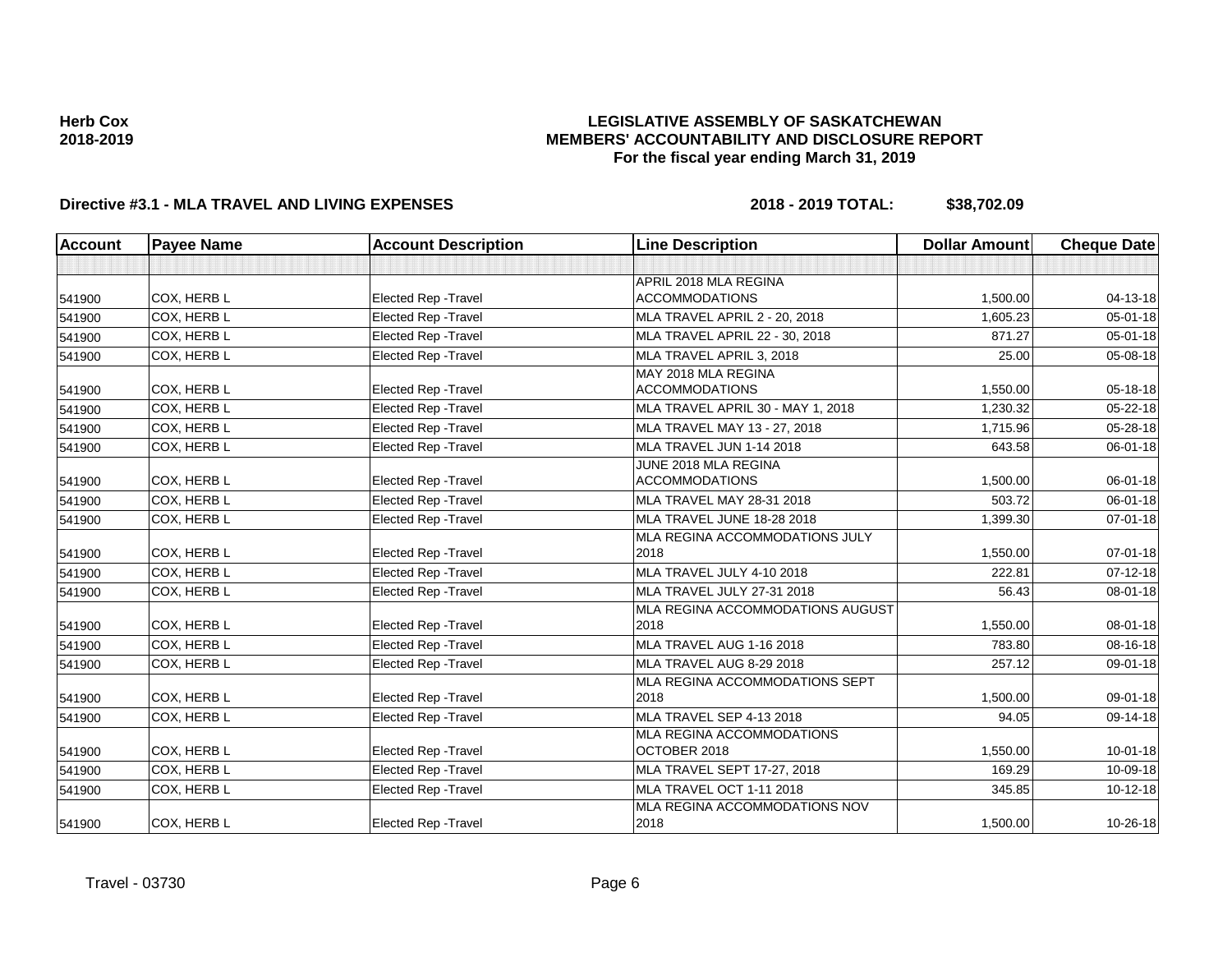### **LEGISLATIVE ASSEMBLY OF SASKATCHEWAN MEMBERS' ACCOUNTABILITY AND DISCLOSURE REPORT For the fiscal year ending March 31, 2019**

# **Directive #3.1 - MLA TRAVEL AND LIVING EXPENSES 2018 - 2019 TOTAL: \$38,702.09**

| <b>Account</b> | <b>Payee Name</b> | <b>Account Description</b>  | <b>Line Description</b>                            | <b>Dollar Amount</b> | <b>Cheque Date</b> |
|----------------|-------------------|-----------------------------|----------------------------------------------------|----------------------|--------------------|
|                |                   |                             |                                                    |                      |                    |
| 541900         | COX, HERB L       | Elected Rep - Travel        | MLA TRAVEL OCT 15-31 2018                          | 1,811.70             | $11 - 01 - 18$     |
| 541900         | COX, HERB L       | <b>Elected Rep - Travel</b> | MLA TRAVEL NOV 1-15 2018                           | 1,801.80             | 11-16-18           |
|                |                   |                             | MLA REGINA ACCOMMODATIONS DEC                      |                      |                    |
| 541900         | COX, HERB L       | Elected Rep - Travel        | 2018                                               | 1,550.00             | 12-01-18           |
| 541900         | COX. HERB L       | <b>Elected Rep - Travel</b> | MLA TRAVEL NOV 16-30 2018                          | 1.621.80             | 12-01-18           |
| 541900         | COX, HERB L       | Elected Rep - Travel        | MLA TRAVEL DECEMBER 2-13, 2018                     | 858.40               | 12-24-18           |
| 541900         | COX, HERB L       | Elected Rep - Travel        | REIMB: JAN 2019 MLA REGINA<br><b>ACCOMMODATION</b> | 1,540.00             | $01 - 01 - 19$     |
| 541900         | COX, HERB L       | Elected Rep - Travel        | MLA TRAVEL DEC 17-20 2018                          | 76.00                | $01 - 01 - 19$     |
| 541900         | COX, HERB L       | <b>Elected Rep - Travel</b> | MLA TRAVEL JAN 2-17 2019                           | 675.58               | $01 - 17 - 19$     |
| 541900         | COX, HERB L       | <b>Elected Rep - Travel</b> | FEB 2019 MLA REGINA ACCOMMODATION                  | 1,280.94             | 02-01-19           |
| 541900         | COX, HERB L       | Elected Rep - Travel        | MLA TRAVEL JAN 21-31 2019                          | 155.04               | 02-01-19           |
| 541900         | COX, HERB L       | <b>Elected Rep - Travel</b> | MLA TRAVEL FEB 1-28 2019                           | 373.32               | 03-01-19           |
| 541900         | COX, HERB L       | Elected Rep - Travel        | MARCH 2019 MLA REGINA<br><b>ACCOMMODATIONS</b>     | 1,269.48             | 03-01-19           |
| 541900         | COX, HERB L       | <b>Elected Rep - Travel</b> | MLA TRAVEL MAR 3 - 19 2019                         | 1.995.14             | 03-22-19           |
| 541900         | COX, HERB L       | Elected Rep - Travel        | MLA TRAVEL MAR 19 - 31 2019                        | 1,530.34             | 03-31-19           |
| 541900         | COX, HERB L       | Elected Rep - Travel        | MAR 2019 MLA REGINA<br><b>ACCOMMODATIONS</b>       | 38.82                | 03-31-19           |
|                |                   |                             |                                                    |                      |                    |
|                |                   |                             |                                                    |                      |                    |
|                |                   |                             |                                                    |                      |                    |
|                |                   |                             |                                                    |                      |                    |
|                |                   |                             |                                                    |                      |                    |
|                |                   |                             |                                                    |                      |                    |
|                |                   |                             |                                                    |                      |                    |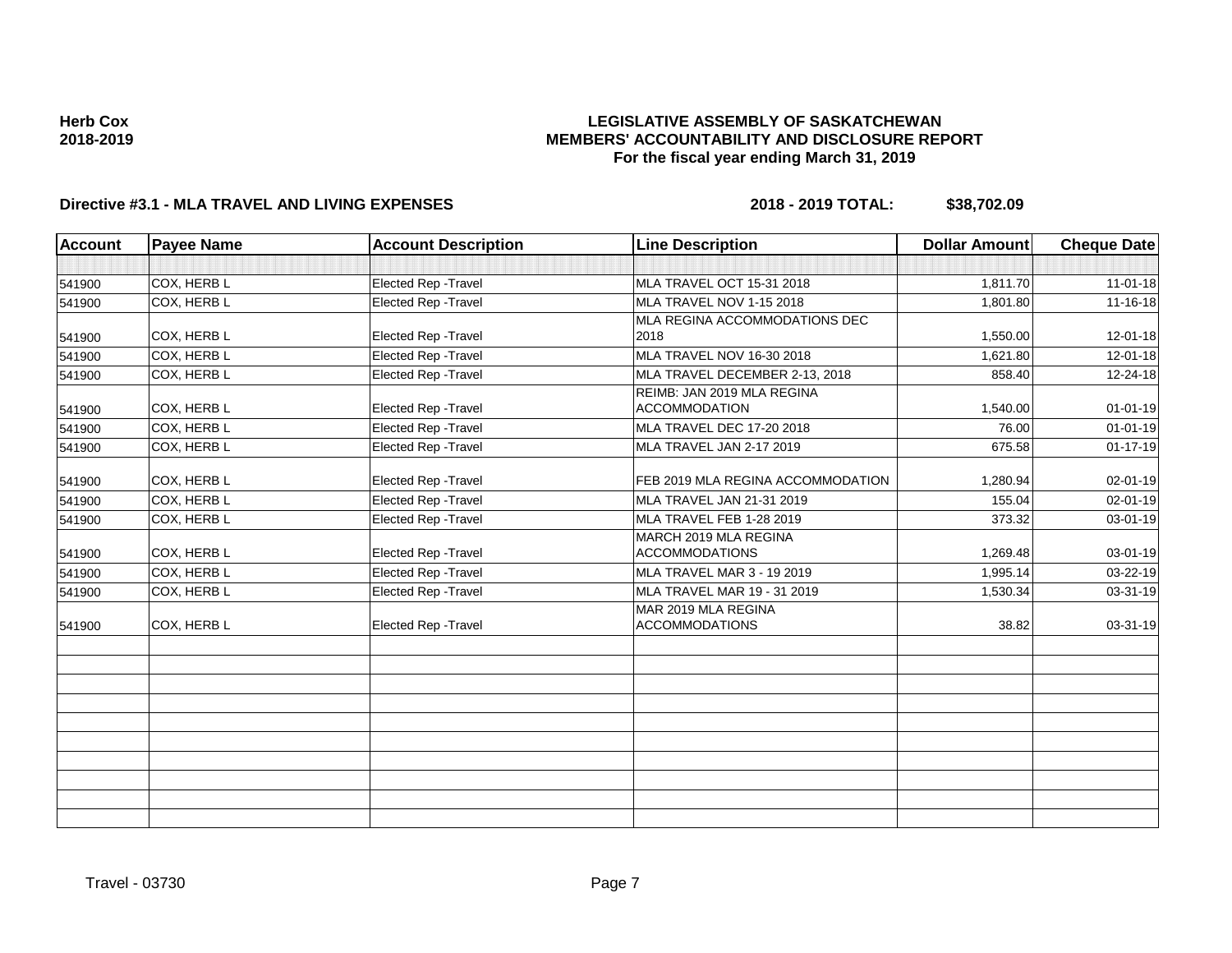# **Directive #3.1 - MLA TRAVEL AND LIVING EXPENSES 2018 - 2019 TOTAL: \$38,702.09**

| <b>Account</b> | Payee Name | <b>Account Description</b> | <b>Line Description</b> | <b>Dollar Amount</b> | <b>Cheque Date</b> |
|----------------|------------|----------------------------|-------------------------|----------------------|--------------------|
|                |            |                            |                         |                      |                    |
|                |            |                            |                         |                      |                    |
|                |            |                            |                         |                      |                    |
|                |            |                            |                         |                      |                    |
|                |            |                            |                         |                      |                    |
|                |            |                            |                         |                      |                    |
|                |            |                            |                         |                      |                    |
|                |            |                            |                         |                      |                    |
|                |            |                            |                         |                      |                    |
|                |            |                            |                         |                      |                    |
|                |            |                            |                         |                      |                    |
|                |            |                            |                         |                      |                    |
|                |            |                            |                         |                      |                    |
|                |            |                            |                         |                      |                    |
|                |            |                            |                         |                      |                    |
|                |            |                            |                         |                      |                    |
|                |            |                            |                         |                      |                    |
|                |            |                            |                         |                      |                    |
|                |            |                            |                         |                      |                    |
|                |            |                            |                         |                      |                    |
|                |            |                            |                         |                      |                    |
|                |            |                            |                         |                      |                    |
|                |            |                            |                         |                      |                    |
|                |            |                            |                         |                      |                    |
|                |            |                            |                         |                      |                    |
|                |            |                            |                         |                      |                    |
|                |            |                            |                         |                      |                    |
|                |            |                            |                         |                      |                    |
|                |            |                            |                         |                      |                    |
|                |            |                            |                         |                      |                    |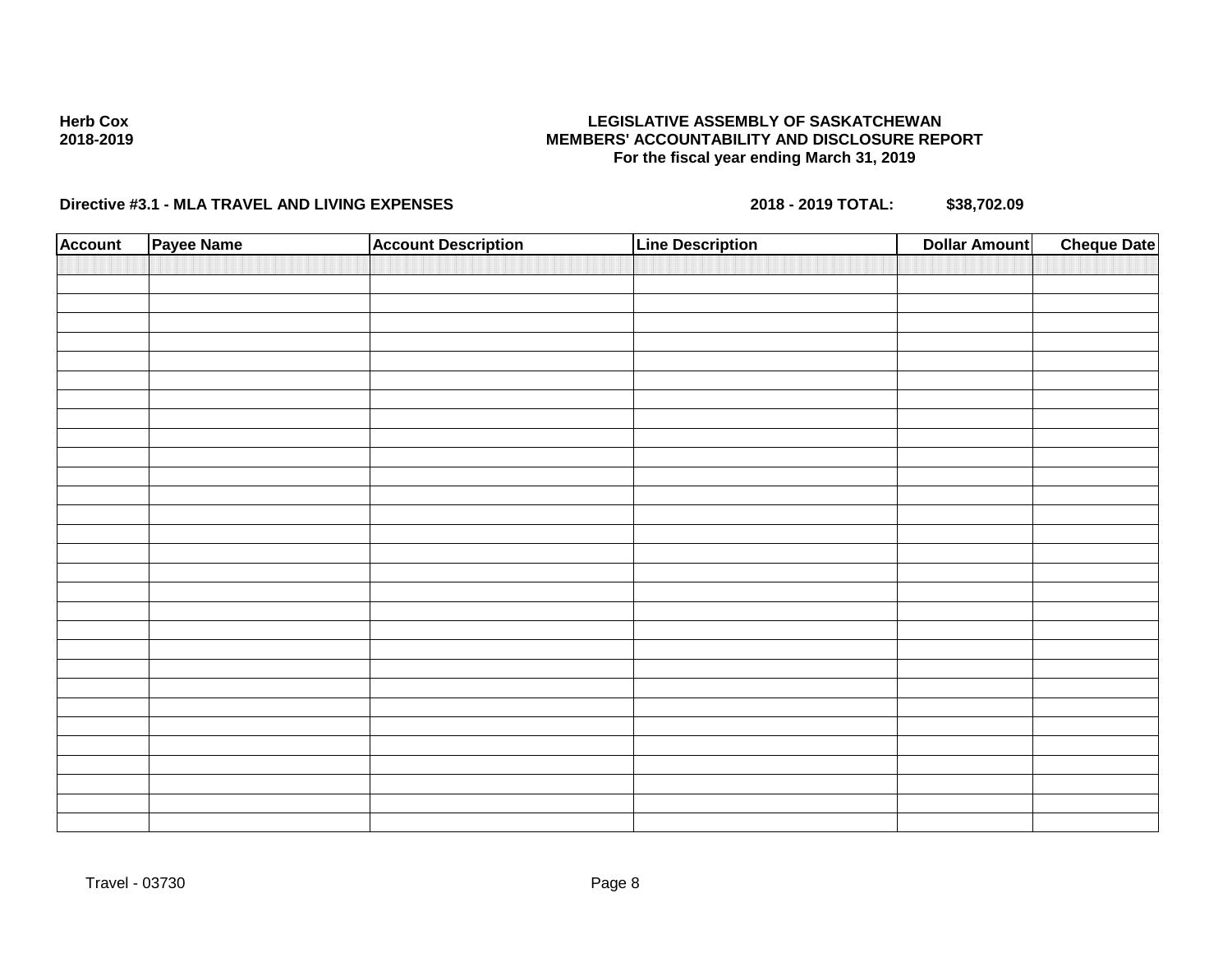# **Directive #3.1 - MLA TRAVEL AND LIVING EXPENSES 2018 - 2019 TOTAL: \$38,702.09**

| <b>Account</b> | Payee Name | <b>Account Description</b> | <b>Line Description</b> | <b>Dollar Amount</b> | <b>Cheque Date</b> |
|----------------|------------|----------------------------|-------------------------|----------------------|--------------------|
|                |            |                            |                         |                      |                    |
|                |            |                            |                         |                      |                    |
|                |            |                            |                         |                      |                    |
|                |            |                            |                         |                      |                    |
|                |            |                            |                         |                      |                    |
|                |            |                            |                         |                      |                    |
|                |            |                            |                         |                      |                    |
|                |            |                            |                         |                      |                    |
|                |            |                            |                         |                      |                    |
|                |            |                            |                         |                      |                    |
|                |            |                            |                         |                      |                    |
|                |            |                            |                         |                      |                    |
|                |            |                            |                         |                      |                    |
|                |            |                            |                         |                      |                    |
|                |            |                            |                         |                      |                    |
|                |            |                            |                         |                      |                    |
|                |            |                            |                         |                      |                    |
|                |            |                            |                         |                      |                    |
|                |            |                            |                         |                      |                    |
|                |            |                            |                         |                      |                    |
|                |            |                            |                         |                      |                    |
|                |            |                            |                         |                      |                    |
|                |            |                            |                         |                      |                    |
|                |            |                            |                         |                      |                    |
|                |            |                            |                         |                      |                    |
|                |            |                            |                         |                      |                    |
|                |            |                            |                         |                      |                    |
|                |            |                            |                         |                      |                    |
|                |            |                            |                         |                      |                    |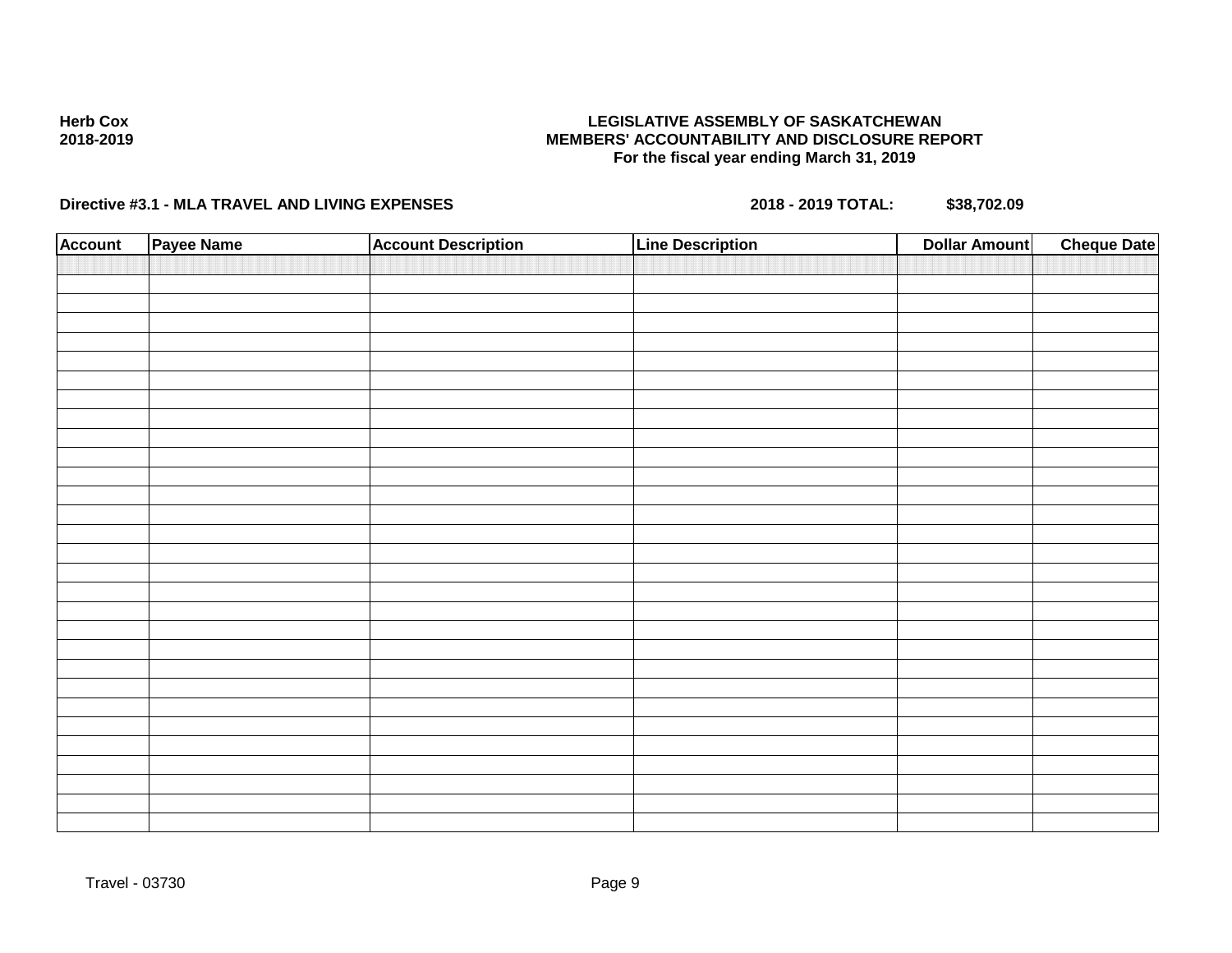# **Directive #3.1 - MLA TRAVEL AND LIVING EXPENSES 2018 - 2019 TOTAL: \$38,702.09**

| <b>Account</b> | <b>Payee Name</b> | <b>Account Description</b> | <b>Line Description</b> | <b>Dollar Amount</b> | <b>Cheque Date</b> |
|----------------|-------------------|----------------------------|-------------------------|----------------------|--------------------|
|                |                   |                            |                         |                      |                    |
|                |                   |                            |                         |                      |                    |
|                |                   |                            |                         |                      |                    |
|                |                   |                            |                         |                      |                    |
|                |                   |                            |                         |                      |                    |
|                |                   |                            |                         |                      |                    |
|                |                   |                            |                         |                      |                    |
|                |                   |                            |                         |                      |                    |
|                |                   |                            |                         |                      |                    |
|                |                   |                            |                         |                      |                    |
|                |                   |                            |                         |                      |                    |
|                |                   |                            |                         |                      |                    |
|                |                   |                            |                         |                      |                    |
|                |                   |                            |                         |                      |                    |
|                |                   |                            |                         |                      |                    |
|                |                   |                            |                         |                      |                    |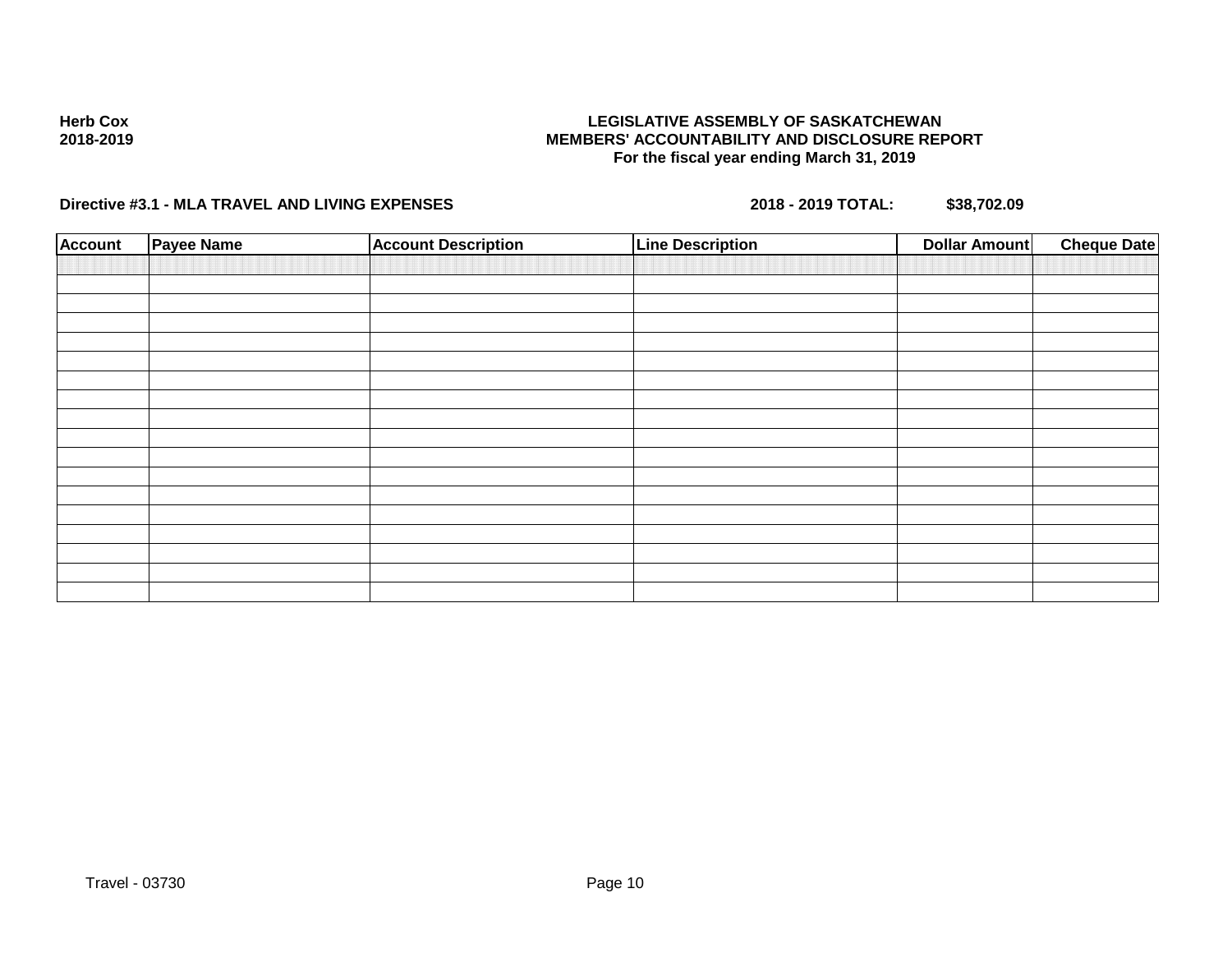## Directive #4.1 - CONSTITUENCY SERVICE EXPENSES 2018 - 2018 - 2019 TOTAL: \$51,417.49

| <b>Account</b> | <b>Payee Name</b>         | <b>Account Description</b>                | <b>Line Description</b>         | <b>Dollar Amount</b> | <b>Cheque Date</b> |
|----------------|---------------------------|-------------------------------------------|---------------------------------|----------------------|--------------------|
|                |                           |                                           |                                 |                      |                    |
| 522000         | 625097 SASKATCHEWAN LTD.  | Rent of Ground, Buildings and Other Space | APRIL 2018 MLA OFFICE RENT      | 1,500.00             | $04 - 01 - 18$     |
| 522000         | 625097 SASKATCHEWAN LTD.  | Rent of Ground, Buildings and Other Space | MAY 2018 MLA OFFICE RENT        | 1,500.00             | 05-01-18           |
| 522000         | 625097 SASKATCHEWAN LTD.  | Rent of Ground, Buildings and Other Space | JUNE 2018 MLA OFFICE RENT       | 1,500.00             | 05-18-18           |
| 522000         | 625097 SASKATCHEWAN LTD.  | Rent of Ground, Buildings and Other Space | JULY 2018 MLA OFFICE RENT       | 1,500.00             | 06-22-18           |
| 522000         | 625097 SASKATCHEWAN LTD.  | Rent of Ground, Buildings and Other Space | MLA OFFICE RENT AUGUST 2018     | 1,500.00             | 07-23-18           |
| 522000         | 625097 SASKATCHEWAN LTD.  | Rent of Ground, Buildings and Other Space | MLA OFFICE RENT SEPTEMBER 2018  | 1,500.00             | 08-20-18           |
| 522000         | 625097 SASKATCHEWAN LTD.  | Rent of Ground, Buildings and Other Space | MLA OFFICE RENT OCTOBER 2018    | 1,500.00             | 09-26-18           |
| 522000         | 625097 SASKATCHEWAN LTD.  | Rent of Ground, Buildings and Other Space | MLA OFFICE RENT NOVEMBER 2018   | 1,500.00             | 10-22-18           |
| 522000         | 625097 SASKATCHEWAN LTD.  | Rent of Ground, Buildings and Other Space | DEC 2018 MLA OFFICE RENT        | 1,500.00             | 11-20-18           |
| 522000         | 625097 SASKATCHEWAN LTD.  | Rent of Ground, Buildings and Other Space | JANUARY 2019 MLA OFFICE RENT    | 1,500.00             | 12-28-18           |
| 522000         | 625097 SASKATCHEWAN LTD.  | Rent of Ground, Buildings and Other Space | FEBRUARY 2019 MLA OFFICE RENT   | 1,500.00             | $01 - 15 - 19$     |
| 522000         | 625097 SASKATCHEWAN LTD.  | Rent of Ground, Buildings and Other Space | MAR/19 MLA OFFICE RENT          | 1,500.00             | $02 - 11 - 19$     |
| 522500         | NORTH BATTLEFORD AGENCIES | Insurance Premiums                        | INSURANCE COXHE01 2018 M2106943 | 516.22               | $05 - 01 - 18$     |
| 522700         | NORTH BATTLEFORD, CITY OF | Utilities - Electricity and Nat Gas       | APRIL 1 - 30, 2018              | 111.01               | 05-02-18           |
| 522700         | NORTH BATTLEFORD, CITY OF | Utilities - Electricity and Nat Gas       | UTILITIES                       | 111.01               | 06-01-18           |
| 522700         | NORTH BATTLEFORD, CITY OF | Utilities - Electricity and Nat Gas       | 1002185502302 AUG 2018          | 42.63                | 09-05-18           |
| 522700         | NORTH BATTLEFORD, CITY OF | Utilities - Electricity and Nat Gas       | 1002185502302 SEPT 1-30, 2018   | 83.51                | $10 - 01 - 18$     |
| 522700         | NORTH BATTLEFORD, CITY OF | Utilities - Electricity and Nat Gas       | 1002185502302 OCT 31 2018       | 111.01               | $11 - 01 - 18$     |
| 522700         | NORTH BATTLEFORD, CITY OF | Utilities - Electricity and Nat Gas       | 1002185502302 NOV 1-30 2018     | 111.01               | 12-01-18           |
| 522700         | NORTH BATTLEFORD, CITY OF | Utilities - Electricity and Nat Gas       | DECEMBER 2018 UTILITIES         | 83.51                | $01 - 02 - 19$     |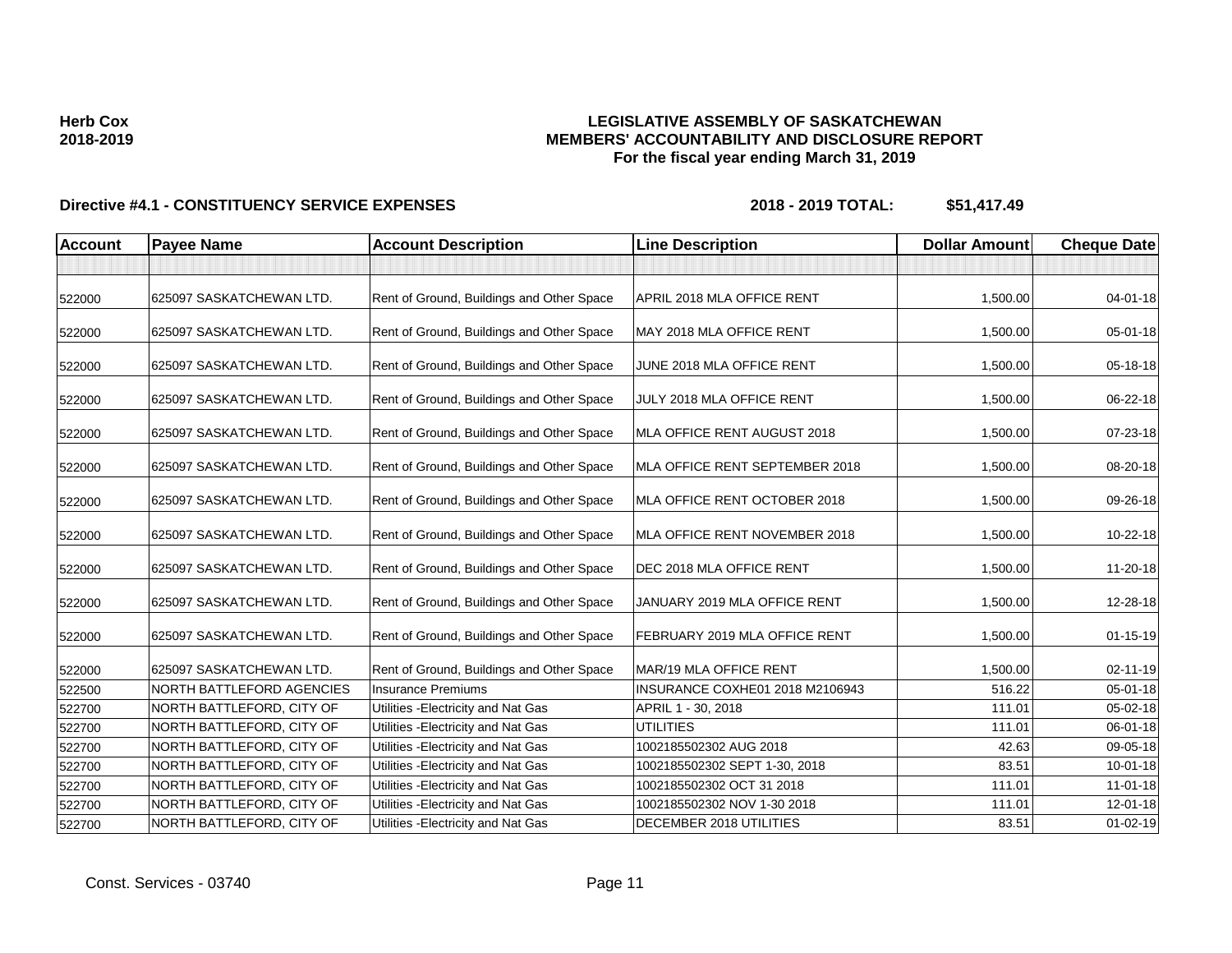### **LEGISLATIVE ASSEMBLY OF SASKATCHEWAN MEMBERS' ACCOUNTABILITY AND DISCLOSURE REPORT For the fiscal year ending March 31, 2019**

# Directive #4.1 - CONSTITUENCY SERVICE EXPENSES 2018 - 2018 - 2019 TOTAL: \$51,417.49

| <b>Account</b> | <b>Payee Name</b>           | <b>Account Description</b>           | <b>Line Description</b>     | <b>Dollar Amount</b> | <b>Cheque Date</b> |
|----------------|-----------------------------|--------------------------------------|-----------------------------|----------------------|--------------------|
|                |                             |                                      |                             |                      |                    |
| 522700         | NORTH BATTLEFORD, CITY OF   | Utilities - Electricity and Nat Gas  | 1002185502302 FEB 1-28 2019 | 114.00               | $02 - 01 - 19$     |
| 522700         | NORTH BATTLEFORD, CITY OF   | Utilities - Electricity and Nat Gas  | FEB 1-28 2019               | 114.00               | 03-01-19           |
| 522700         | NORTH BATTLEFORD, CITY OF   | Utilities - Electricity and Nat Gas  | 1002185502302 MAR 31 2019   | 85.20                | 03-31-19           |
| 522700         | PNG PRAIRIE NEWSPAPER GROUP | Utilities - Electricity and Nat Gas  | <b>ADVERTISING</b>          | 64.72                | $11-01-18$         |
| 522700         | SASKENERGY INCORPORATED     | Utilities - Electricity and Nat Gas  | 47852000000 APRIL 18, 2018  | 124.61               | $05 - 01 - 18$     |
| 522700         | SASKENERGY INCORPORATED     | Utilities - Electricity and Nat Gas  | 47852000000 MAY 16, 2018    | 77.29                | 05-16-18           |
| 522700         | SASKENERGY INCORPORATED     | Utilities - Electricity and Nat Gas  | 47852000000 JUNE 13 2018    | 57.02                | $07 - 01 - 18$     |
| 522700         | SASKENERGY INCORPORATED     | Utilities - Electricity and Nat Gas  | 47852000000 JULY 18, 2018   | 47.71                | 08-01-18           |
| 522700         | SASKENERGY INCORPORATED     | Utilities - Electricity and Nat Gas  | 47852000000 AUGUST 20 2018  | 47.52                | 09-01-18           |
| 522700         | SASKENERGY INCORPORATED     | Utilities - Electricity and Nat Gas  | 47852000000 SEPT 18, 2018   | 63.16                | $10 - 01 - 18$     |
| 522700         | SASKENERGY INCORPORATED     | Utilities - Electricity and Nat Gas  | 47852000000 OCT 17 2018     | 93.27                | $11-01-18$         |
| 522700         | SASKENERGY INCORPORATED     | Utilities - Electricity and Nat Gas  | 47852000000 NOV 19 2018     | 109.94               | 12-01-18           |
| 522700         | SASKENERGY INCORPORATED     | Utilities - Electricity and Nat Gas  | 47852000000 DEC 17 2018     | 118.61               | $01 - 01 - 19$     |
| 522700         | SASKENERGY INCORPORATED     | Utilities - Electricity and Nat Gas  | 47852000000 JAN 17 2019     | 142.16               | $01 - 17 - 19$     |
| 522700         | SASKENERGY INCORPORATED     | Utilities - Electricity and Nat Gas  | 47852000000 FEB 15 2019     | 153.36               | 03-01-19           |
| 522700         | SASKENERGY INCORPORATED     | Utilities - Electricity and Nat Gas  | 47852000000 MARCH 18, 2019  | 139.79               | 03-18-19           |
| 522700         | SASKPOWER CORPORATION       | Utilities - Electricity and Nat Gas  | 510000477875 APRIL 18, 2018 | 101.18               | 05-01-18           |
| 522700         | SASKPOWER CORPORATION       | Utilities - Electricity and Nat Gas  | 510000477875 MAY 16, 2018   | 81.74                | 05-16-18           |
| 522700         | SASKPOWER CORPORATION       | Utilities - Electricity and Nat Gas  | 510000477875 JUNE 18 2018   | 144.04               | $07 - 01 - 18$     |
| 522700         | SASKPOWER CORPORATION       | Utilities - Electricity and Nat Gas  | 510000477875 JULY 18, 2018  | 123.42               | 08-01-18           |
| 522700         | SASKPOWER CORPORATION       | Utilities - Electricity and Nat Gas  | 510000477875 AUGUST 20 2018 | 126.67               | 09-01-18           |
| 522700         | SASKPOWER CORPORATION       | Utilities - Electricity and Nat Gas  | 510000477875 SEPT 18, 2018  | 115.68               | $10 - 01 - 18$     |
| 522700         | SASKPOWER CORPORATION       | Utilities - Electricity and Nat Gas  | 510000477875 OCT 16 2018    | 102.13               | $11 - 01 - 18$     |
| 522700         | SASKPOWER CORPORATION       | Utilities - Electricity and Nat Gas  | 510000477875 NOV 19 2018    | 66.43                | 12-01-18           |
| 522700         | SASKPOWER CORPORATION       | Utilities - Electricity and Nat Gas  | 510000477875 DEC 17 2018    | 111.22               | $01 - 01 - 19$     |
| 522700         | SASKPOWER CORPORATION       | Utilities - Electricity and Nat Gas  | 510000477875 JAN 17 2019    | 108.26               | $01 - 17 - 19$     |
| 522700         | SASKPOWER CORPORATION       | Utilities - Electricity and Nat Gas  | 510000477875 FEB 15 2019    | 97.51                | 03-01-19           |
| 522700         | SASKPOWER CORPORATION       | Utilities - Electricity and Nat Gas  | 510000477875 MARCH 18, 2019 | 111.22               | 03-18-19           |
| 525000         | COX, HERB L                 | Postal, Courier, Freight and Related | <b>REIMB: POSTAGE</b>       | 324.45               | 12-12-18           |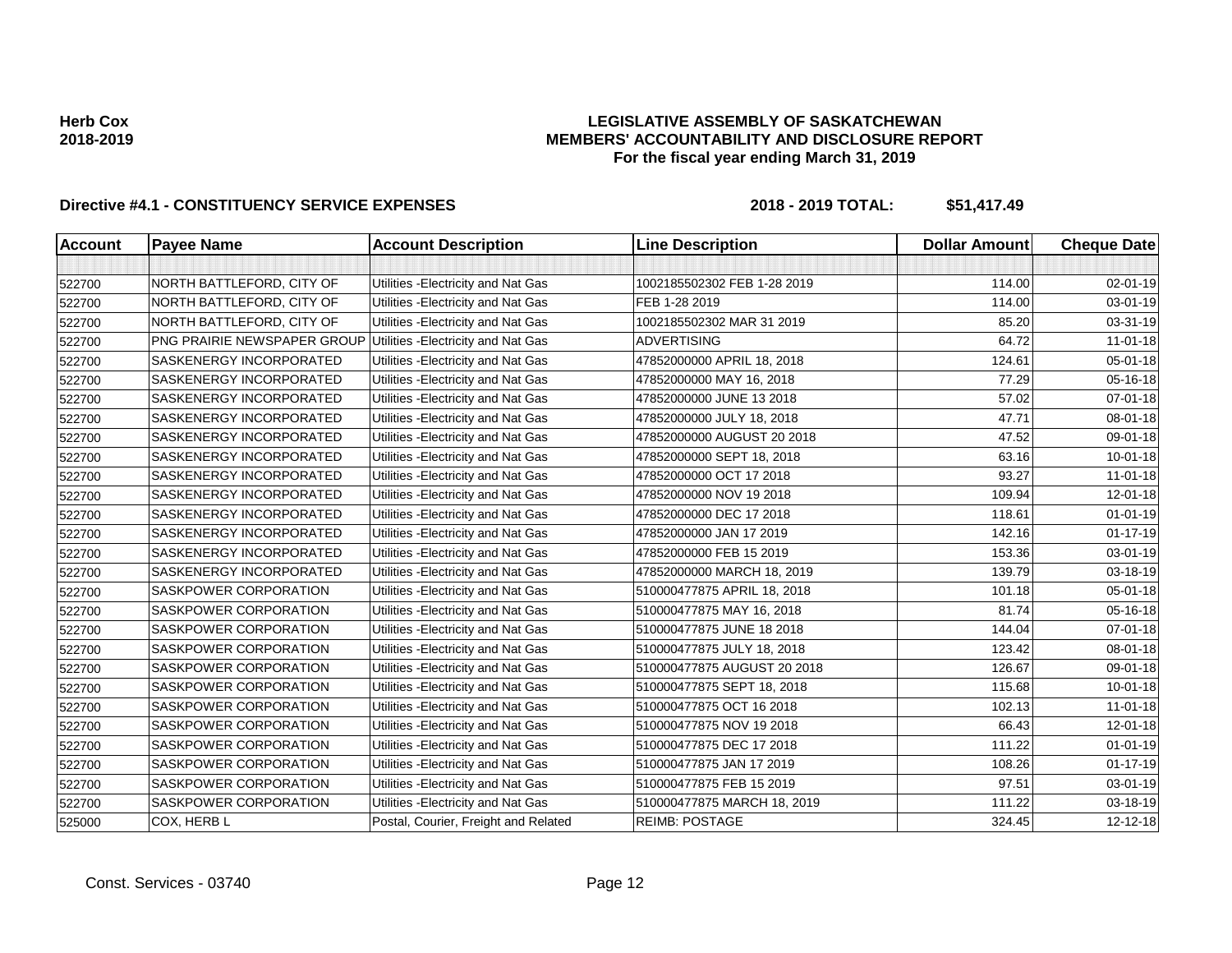## Directive #4.1 - CONSTITUENCY SERVICE EXPENSES 2018 - 2018 - 2019 TOTAL: \$51,417.49

| Account | <b>Payee Name</b>             | <b>Account Description</b>              | <b>Line Description</b>           | <b>Dollar Amount</b> | <b>Cheque Date</b> |
|---------|-------------------------------|-----------------------------------------|-----------------------------------|----------------------|--------------------|
|         |                               |                                         |                                   |                      |                    |
| 525000  | COX, HERB L                   | Postal, Courier, Freight and Related    | <b>REIMB: POSTAGE</b>             | 166.32               | 03-19-19           |
|         | MODERN JANITORIAL SERVICE     |                                         |                                   |                      |                    |
| 529000  | (1978) LTD.                   | <b>General Contractual Services</b>     | <b>CARPET CLEANING</b>            | 262.35               | 08-09-18           |
|         | SECURITY CO. OF EXCELLENCE-   |                                         |                                   |                      |                    |
| 529000  | <b>NORTH BATTLEFORD LTD</b>   | <b>General Contractual Services</b>     | MISC GENERAL CONTRACTOR SERVICES  | 37.10                | $07 - 01 - 18$     |
| 529200  | COX, HERB L                   | <b>Professional Development</b>         | REIMB: PROFESSIONAL DEVELOPMENT   | 25.00                | $07 - 01 - 18$     |
| 530000  | KATERYNYCH, GILBERT           | <b>Communications Development Costs</b> | <b>COMMUNICATIONS DEVELOPMENT</b> | 250.00               | $11 - 14 - 18$     |
|         |                               |                                         | AD HOC CONSULTING - BRAND         |                      |                    |
| 530300  | <b>MARU GROUP CANADA INC.</b> | Primary Research/Focus group            | <b>HEALTH/TRACKING U&amp;A</b>    | 632.98               | 08-01-18           |
|         | <b>MARU GROUP CANADA INC.</b> |                                         | AD HOC CONSULTING-BRAND           | 632.98               |                    |
| 530300  |                               | Primary Research/Focus group            | HEALTH/TRACKING/U&A               |                      | $10 - 01 - 18$     |
| 530300  | <b>MARU GROUP CANADA INC.</b> | Primary Research/Focus group            | <b>GROUP AD HOC CONSULTING</b>    | 632.98               | $11-01-18$         |
| 530300  | MARU GROUP CANADA INC.        | Primary Research/Focus group            | GROUP AD AD CONSULTING            | 632.98               | $12 - 01 - 18$     |
| 530500  | ADCANADA MEDIA INC.           | Media Placement                         | <b>ADVERTISING</b>                | 364.71               | 03-28-19           |
| 530500  | CENTURY SIGN RENTALS          | Media Placement                         | <b>ADVERTISING</b>                | 110.00               | $04 - 01 - 18$     |
| 530500  | CENTURY SIGN RENTALS          | <b>Media Placement</b>                  | <b>ADVERTISING</b>                | 110.00               | $05 - 01 - 18$     |
| 530500  | CENTURY SIGN RENTALS          | Media Placement                         | <b>ADVERTISING</b>                | 110.00               | 06-01-18           |
| 530500  | <b>CENTURY SIGN RENTALS</b>   | Media Placement                         | ADVERTISING                       | 110.00               | $07 - 01 - 18$     |
| 530500  | CENTURY SIGN RENTALS          | <b>Media Placement</b>                  | <b>ADVERTISING</b>                | 110.00               | 08-01-18           |
| 530500  | CENTURY SIGN RENTALS          | Media Placement                         | <b>ADVERTISING</b>                | 110.00               | 09-01-18           |
| 530500  | <b>CENTURY SIGN RENTALS</b>   | <b>Media Placement</b>                  | ADVERTISING                       | 110.00               | 10-17-18           |
| 530500  | CENTURY SIGN RENTALS          | <b>Media Placement</b>                  | <b>ADVERTISING</b>                | 110.00               | $11-01-18$         |
| 530500  | CENTURY SIGN RENTALS          | Media Placement                         | <b>ADVERTISING</b>                | 110.00               | $12 - 01 - 18$     |
| 530500  | CENTURY SIGN RENTALS          | <b>Media Placement</b>                  | <b>ADVERTISING</b>                | 110.00               | $01 - 01 - 19$     |
| 530500  | CENTURY SIGN RENTALS          | Media Placement                         | <b>ADVERTISING</b>                | 110.00               | $02 - 01 - 19$     |
| 530500  | <b>CENTURY SIGN RENTALS</b>   | Media Placement                         | <b>ADVERTISING</b>                | 110.00               | $03 - 01 - 19$     |
| 530500  | <b>COMMUNITY SAFETY NET</b>   | <b>Media Placement</b>                  | ADVERTISING NO GST                | 225.00               | $11-01-18$         |
| 530500  | <b>CREATIVE FIRE</b>          | Media Placement                         | <b>ADVERTISING</b>                | 1,061.20             | 08-17-18           |
| 530500  | <b>CREATIVE FIRE</b>          | <b>Media Placement</b>                  | <b>ADVERTISING</b>                | 2,316.03             | $12 - 01 - 18$     |
| 530500  | <b>CREATIVE FIRE</b>          | Media Placement                         | <b>ADVERTISING</b>                | 1,462.68             | 03-26-19           |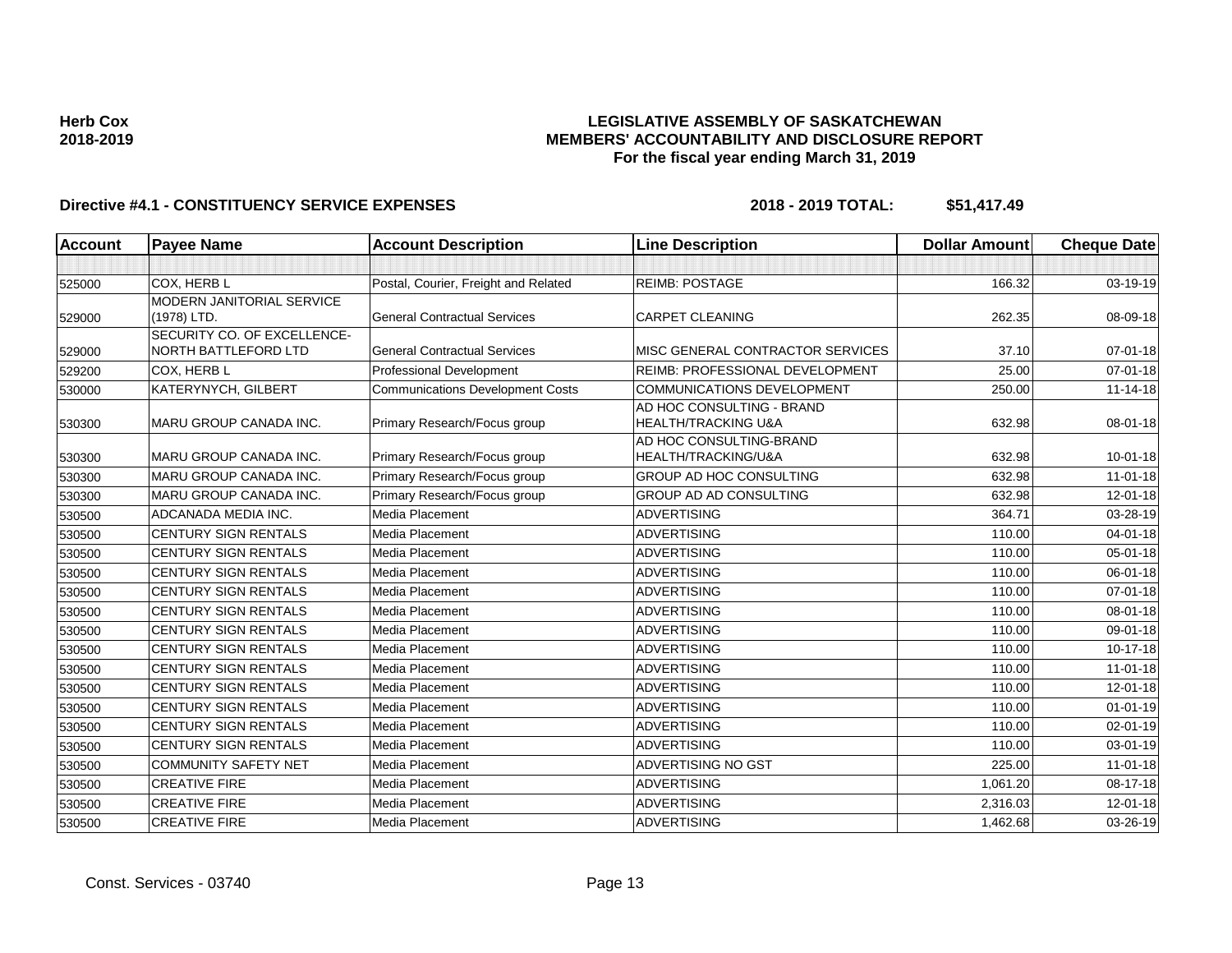## Directive #4.1 - CONSTITUENCY SERVICE EXPENSES 2018 - 2018 - 2019 TOTAL: \$51,417.49

**Herb Cox 2018-2019**

| <b>Account</b> | <b>Payee Name</b>             | <b>Account Description</b> | <b>Line Description</b> | <b>Dollar Amount</b> | <b>Cheque Date</b> |
|----------------|-------------------------------|----------------------------|-------------------------|----------------------|--------------------|
|                |                               |                            |                         |                      |                    |
|                | <b>JIM PATTISON BROADCAST</b> |                            |                         |                      |                    |
| 530500         | <b>GROUP</b>                  | <b>Media Placement</b>     | <b>ADVERTISING</b>      | 450.00               | $05 - 01 - 18$     |
|                | <b>JIM PATTISON BROADCAST</b> |                            |                         |                      |                    |
| 530500         | <b>GROUP</b>                  | Media Placement            | <b>ADVERTISING</b>      | 750.00               | 05-01-18           |
|                | <b>JIM PATTISON BROADCAST</b> |                            |                         |                      |                    |
| 530500         | <b>GROUP</b>                  | <b>Media Placement</b>     | <b>ADVERTISING</b>      | 360.00               | 06-01-18           |
|                | <b>JIM PATTISON BROADCAST</b> |                            |                         |                      |                    |
| 530500         | <b>GROUP</b>                  | Media Placement            | <b>ADVERTISING</b>      | 600.00               | 06-01-18           |
|                | <b>JIM PATTISON BROADCAST</b> |                            |                         |                      |                    |
| 530500         | <b>GROUP</b>                  | Media Placement            | <b>ADVERTISING</b>      | 600.00               | 07-01-18           |
|                | <b>JIM PATTISON BROADCAST</b> |                            |                         |                      |                    |
| 530500         | <b>GROUP</b>                  | Media Placement            | <b>ADVERTISING</b>      | 750.00               | 08-01-18           |
|                | <b>JIM PATTISON BROADCAST</b> |                            |                         |                      |                    |
| 530500         | <b>GROUP</b>                  | <b>Media Placement</b>     | <b>ADVERTISING</b>      | 180.00               | 08-01-18           |
|                | <b>JIM PATTISON BROADCAST</b> |                            |                         |                      |                    |
| 530500         | <b>GROUP</b>                  | <b>Media Placement</b>     | <b>ADVERTISING</b>      | 600.00               | 09-01-18           |
|                | <b>JIM PATTISON BROADCAST</b> |                            |                         |                      |                    |
| 530500         | <b>GROUP</b>                  | <b>Media Placement</b>     | <b>ADVERTISING</b>      | 750.00               | $10 - 01 - 18$     |
|                | <b>JIM PATTISON BROADCAST</b> |                            |                         |                      |                    |
| 530500         | <b>GROUP</b>                  | <b>Media Placement</b>     | <b>ADVERTISING</b>      | 600.00               | $11 - 01 - 18$     |
|                | <b>JIM PATTISON BROADCAST</b> |                            |                         |                      |                    |
| 530500         | <b>GROUP</b>                  | Media Placement            | <b>ADVERTISING</b>      | 600.00               | $12 - 01 - 18$     |
|                | <b>JIM PATTISON BROADCAST</b> |                            |                         |                      |                    |
| 530500         | <b>GROUP</b>                  | <b>Media Placement</b>     | <b>ADVERTISING</b>      | 213.75               | 01-01-19           |
|                | <b>JIM PATTISON BROADCAST</b> |                            |                         |                      |                    |
| 530500         | <b>GROUP</b>                  | Media Placement            | <b>ADVERTISING</b>      | 750.00               | $01 - 01 - 19$     |
|                | <b>JIM PATTISON BROADCAST</b> |                            |                         |                      |                    |
| 530500         | <b>GROUP</b>                  | Media Placement            | <b>ADVERTISING</b>      | 225.00               | $01 - 01 - 19$     |
|                | <b>JIM PATTISON BROADCAST</b> |                            |                         |                      |                    |
| 530500         | <b>GROUP</b>                  | Media Placement            | <b>ADVERTISING</b>      | 600.00               | 02-01-19           |
|                | <b>JIM PATTISON BROADCAST</b> |                            |                         |                      |                    |
| 530500         | <b>GROUP</b>                  | <b>Media Placement</b>     | <b>ADVERTISING</b>      | 600.00               | 03-01-19           |

Const. Services - 03740 Page 14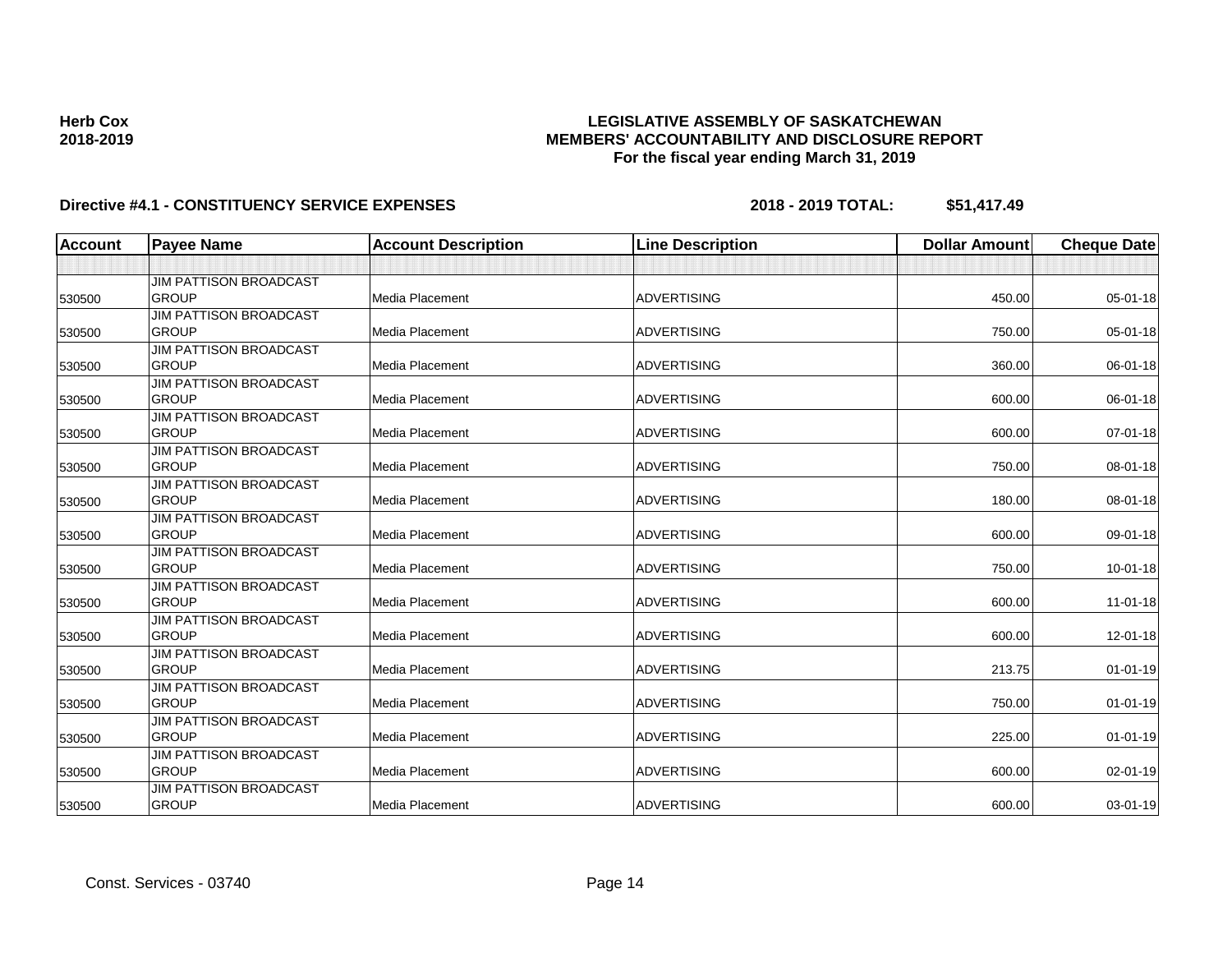## Directive #4.1 - CONSTITUENCY SERVICE EXPENSES 2018 - 2018 - 2019 TOTAL: \$51,417.49

| <b>Account</b> | <b>Payee Name</b>                                  | <b>Account Description</b> | <b>Line Description</b> | <b>Dollar Amount</b> | <b>Cheque Date</b> |
|----------------|----------------------------------------------------|----------------------------|-------------------------|----------------------|--------------------|
|                |                                                    |                            |                         |                      |                    |
|                | <b>JIM PATTISON BROADCAST</b>                      |                            |                         |                      |                    |
| 530500         | <b>GROUP</b>                                       | Media Placement            | <b>ADVERTISING</b>      | 750.00               | 03-31-19           |
|                | <b>NORTH BATTLEFORD KINSMEN</b>                    |                            |                         |                      |                    |
| 530500         | <b>INDOOR RODEO</b>                                | Media Placement            | <b>ADVERTISING</b>      | 300.00               | 05-01-18           |
| 530500         | <b>PNG PRAIRIE NEWSPAPER GROUP Media Placement</b> |                            | <b>ADVERTISING</b>      | 114.72               | $04 - 11 - 18$     |
| 530500         | <b>PNG PRAIRIE NEWSPAPER GROUP Media Placement</b> |                            | <b>ADVERTISING</b>      | 64.72                | 04-18-18           |
| 530500         | <b>PNG PRAIRIE NEWSPAPER GROUP Media Placement</b> |                            | <b>ADVERTISING</b>      | 64.72                | $05 - 01 - 18$     |
| 530500         | <b>PNG PRAIRIE NEWSPAPER GROUP Media Placement</b> |                            | <b>ADVERTISING</b>      | 64.72                | 05-01-18           |
| 530500         | <b>PNG PRAIRIE NEWSPAPER GROUP Media Placement</b> |                            | <b>ADVERTISING</b>      | 64.72                | 05-09-18           |
| 530500         | <b>PNG PRAIRIE NEWSPAPER GROUP Media Placement</b> |                            | <b>ADVERTISING</b>      | 140.00               | 05-16-18           |
| 530500         | <b>PNG PRAIRIE NEWSPAPER GROUP Media Placement</b> |                            | <b>ADVERTISING</b>      | 104.72               | 05-16-18           |
| 530500         | <b>PNG PRAIRIE NEWSPAPER GROUP Media Placement</b> |                            | <b>ADVERTISING</b>      | 64.72                | 05-23-18           |
| 530500         | <b>PNG PRAIRIE NEWSPAPER GROUP Media Placement</b> |                            | <b>ADVERTISING</b>      | 40.00                | 05-23-18           |
| 530500         | <b>PNG PRAIRIE NEWSPAPER GROUP Media Placement</b> |                            | <b>ADVERTISING</b>      | 64.72                | $06 - 01 - 18$     |
| 530500         | <b>PNG PRAIRIE NEWSPAPER GROUP Media Placement</b> |                            | ADVERTISING             | 40.00                | 06-01-18           |
| 530500         | <b>PNG PRAIRIE NEWSPAPER GROUP Media Placement</b> |                            | <b>ADVERTISING</b>      | 64.72                | 06-01-18           |
| 530500         | <b>PNG PRAIRIE NEWSPAPER GROUP Media Placement</b> |                            | <b>ADVERTISING</b>      | 64.72                | 06-13-18           |
| 530500         | <b>PNG PRAIRIE NEWSPAPER GROUP Media Placement</b> |                            | <b>ADVERTISING</b>      | 109.72               | 06-20-18           |
| 530500         | <b>PNG PRAIRIE NEWSPAPER GROUP Media Placement</b> |                            | <b>ADVERTISING</b>      | 64.72                | $07 - 01 - 18$     |
| 530500         | <b>PNG PRAIRIE NEWSPAPER GROUP Media Placement</b> |                            | <b>ADVERTISING</b>      | 358.72               | $07 - 01 - 18$     |
| 530500         | <b>PNG PRAIRIE NEWSPAPER GROUP Media Placement</b> |                            | <b>ADVERTISING</b>      | 64.72                | $07 - 11 - 18$     |
| 530500         | <b>PNG PRAIRIE NEWSPAPER GROUP Media Placement</b> |                            | <b>ADVERTISING</b>      | 64.72                | 08-01-18           |
| 530500         | <b>PNG PRAIRIE NEWSPAPER GROUP Media Placement</b> |                            | <b>ADVERTISING</b>      | 64.72                | 08-01-18           |
| 530500         | <b>PNG PRAIRIE NEWSPAPER GROUP Media Placement</b> |                            | <b>ADVERTISING</b>      | 64.72                | 08-01-18           |
| 530500         | <b>PNG PRAIRIE NEWSPAPER GROUP Media Placement</b> |                            | <b>ADVERTISING</b>      | 64.72                | 08-01-18           |
| 530500         | <b>PNG PRAIRIE NEWSPAPER GROUP Media Placement</b> |                            | <b>ADVERTISING</b>      | 64.72                | 08-15-18           |
| 530500         | PNG PRAIRIE NEWSPAPER GROUP Media Placement        |                            | ADVERTISING             | 40.00                | 08-15-18           |
| 530500         | <b>PNG PRAIRIE NEWSPAPER GROUP Media Placement</b> |                            | <b>ADVERTISING</b>      | 64.72                | 08-22-18           |
| 530500         | <b>PNG PRAIRIE NEWSPAPER GROUP Media Placement</b> |                            | <b>ADVERTISING</b>      | 109.72               | $09 - 01 - 18$     |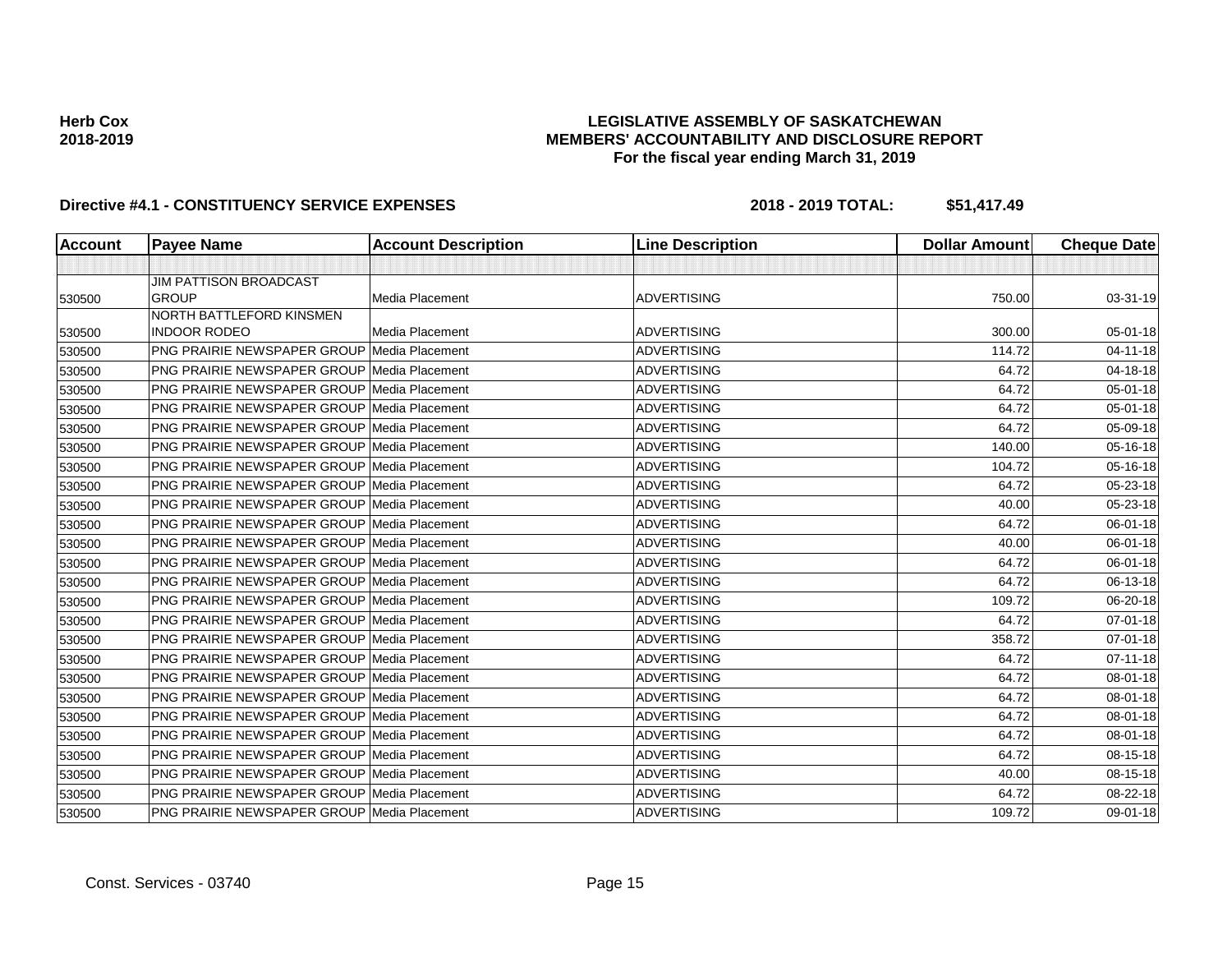## Directive #4.1 - CONSTITUENCY SERVICE EXPENSES 2018 - 2018 - 2019 TOTAL: \$51,417.49

| <b>Account</b> | <b>Payee Name</b>                                  | <b>Account Description</b> | <b>Line Description</b> | <b>Dollar Amount</b> | <b>Cheque Date</b> |
|----------------|----------------------------------------------------|----------------------------|-------------------------|----------------------|--------------------|
|                |                                                    |                            |                         |                      |                    |
| 530500         | <b>PNG PRAIRIE NEWSPAPER GROUP Media Placement</b> |                            | <b>ADVERTISING</b>      | 64.72                | 09-01-18           |
| 530500         | <b>PNG PRAIRIE NEWSPAPER GROUP Media Placement</b> |                            | <b>ADVERTISING</b>      | 109.72               | 09-12-18           |
| 530500         | <b>PNG PRAIRIE NEWSPAPER GROUP Media Placement</b> |                            | <b>ADVERTISING</b>      | 64.72                | $10 - 01 - 18$     |
| 530500         | <b>PNG PRAIRIE NEWSPAPER GROUP Media Placement</b> |                            | <b>ADVERTISING</b>      | 64.72                | $10 - 01 - 18$     |
| 530500         | <b>PNG PRAIRIE NEWSPAPER GROUP Media Placement</b> |                            | <b>ADVERTISING</b>      | 64.72                | $10 - 01 - 18$     |
| 530500         | <b>PNG PRAIRIE NEWSPAPER GROUP Media Placement</b> |                            | <b>ADVERTISING</b>      | 154.72               | $10 - 10 - 18$     |
| 530500         | <b>PNG PRAIRIE NEWSPAPER GROUP Media Placement</b> |                            | <b>ADVERTISING</b>      | 64.72                | 10-17-18           |
| 530500         | <b>PNG PRAIRIE NEWSPAPER GROUP Media Placement</b> |                            | <b>ADVERTISING</b>      | 64.72                | $11 - 01 - 18$     |
| 530500         | <b>PNG PRAIRIE NEWSPAPER GROUP Media Placement</b> |                            | <b>ADVERTISING</b>      | 109.72               | 11-07-18           |
| 530500         | <b>PNG PRAIRIE NEWSPAPER GROUP Media Placement</b> |                            | <b>ADVERTISING</b>      | 109.72               | 11-14-18           |
| 530500         | <b>PNG PRAIRIE NEWSPAPER GROUP Media Placement</b> |                            | <b>ADVERTISING</b>      | 64.72                | $11 - 21 - 18$     |
| 530500         | <b>PNG PRAIRIE NEWSPAPER GROUP Media Placement</b> |                            | <b>ADVERTISING</b>      | 64.72                | 12-01-18           |
| 530500         | <b>PNG PRAIRIE NEWSPAPER GROUP Media Placement</b> |                            | <b>ADVERTISING</b>      | 109.72               | 12-01-18           |
| 530500         | <b>PNG PRAIRIE NEWSPAPER GROUP Media Placement</b> |                            | <b>ADVERTISING</b>      | 64.72                | 12-12-18           |
| 530500         | <b>PNG PRAIRIE NEWSPAPER GROUP Media Placement</b> |                            | <b>ADVERTISING</b>      | 64.72                | $01 - 01 - 19$     |
| 530500         | <b>PNG PRAIRIE NEWSPAPER GROUP Media Placement</b> |                            | <b>ADVERTISING</b>      | 162.90               | $01 - 01 - 19$     |
| 530500         | <b>PNG PRAIRIE NEWSPAPER GROUP Media Placement</b> |                            | <b>ADVERTISING</b>      | 109.72               | $01 - 01 - 19$     |
| 530500         | <b>PNG PRAIRIE NEWSPAPER GROUP Media Placement</b> |                            | <b>ADVERTISING</b>      | 64.72                | $01 - 09 - 19$     |
| 530500         | <b>PNG PRAIRIE NEWSPAPER GROUP Media Placement</b> |                            | <b>ADVERTISING</b>      | 64.72                | 01-16-19           |
| 530500         | <b>PNG PRAIRIE NEWSPAPER GROUP Media Placement</b> |                            | <b>ADVERTISING</b>      | 64.72                | 01-23-19           |
| 530500         | <b>PNG PRAIRIE NEWSPAPER GROUP Media Placement</b> |                            | <b>ADVERTISING</b>      | 64.72                | 02-01-19           |
| 530500         | <b>PNG PRAIRIE NEWSPAPER GROUP Media Placement</b> |                            | <b>ADVERTISING</b>      | 135.16               | $02 - 01 - 19$     |
| 530500         | <b>PNG PRAIRIE NEWSPAPER GROUP Media Placement</b> |                            | <b>ADVERTISING</b>      | 64.72                | 03-01-19           |
| 530500         | <b>PNG PRAIRIE NEWSPAPER GROUP Media Placement</b> |                            | <b>ADVERTISING</b>      | 64.72                | 03-01-19           |
| 530500         | <b>PNG PRAIRIE NEWSPAPER GROUP Media Placement</b> |                            | <b>ADVERTISING</b>      | 64.72                | 03-01-19           |
| 530500         | <b>PNG PRAIRIE NEWSPAPER GROUP Media Placement</b> |                            | <b>ADVERTISING</b>      | 64.72                | 03-01-19           |
| 530500         | <b>PNG PRAIRIE NEWSPAPER GROUP Media Placement</b> |                            | <b>ADVERTISING</b>      | 64.72                | 03-13-19           |
| 530500         | PNG PRAIRIE NEWSPAPER GROUP Media Placement        |                            | <b>ADVERTISING</b>      | 114.72               | 03-20-19           |
| 530500         | <b>PNG PRAIRIE NEWSPAPER GROUP Media Placement</b> |                            | <b>ADVERTISING</b>      | 64.72                | 03-27-19           |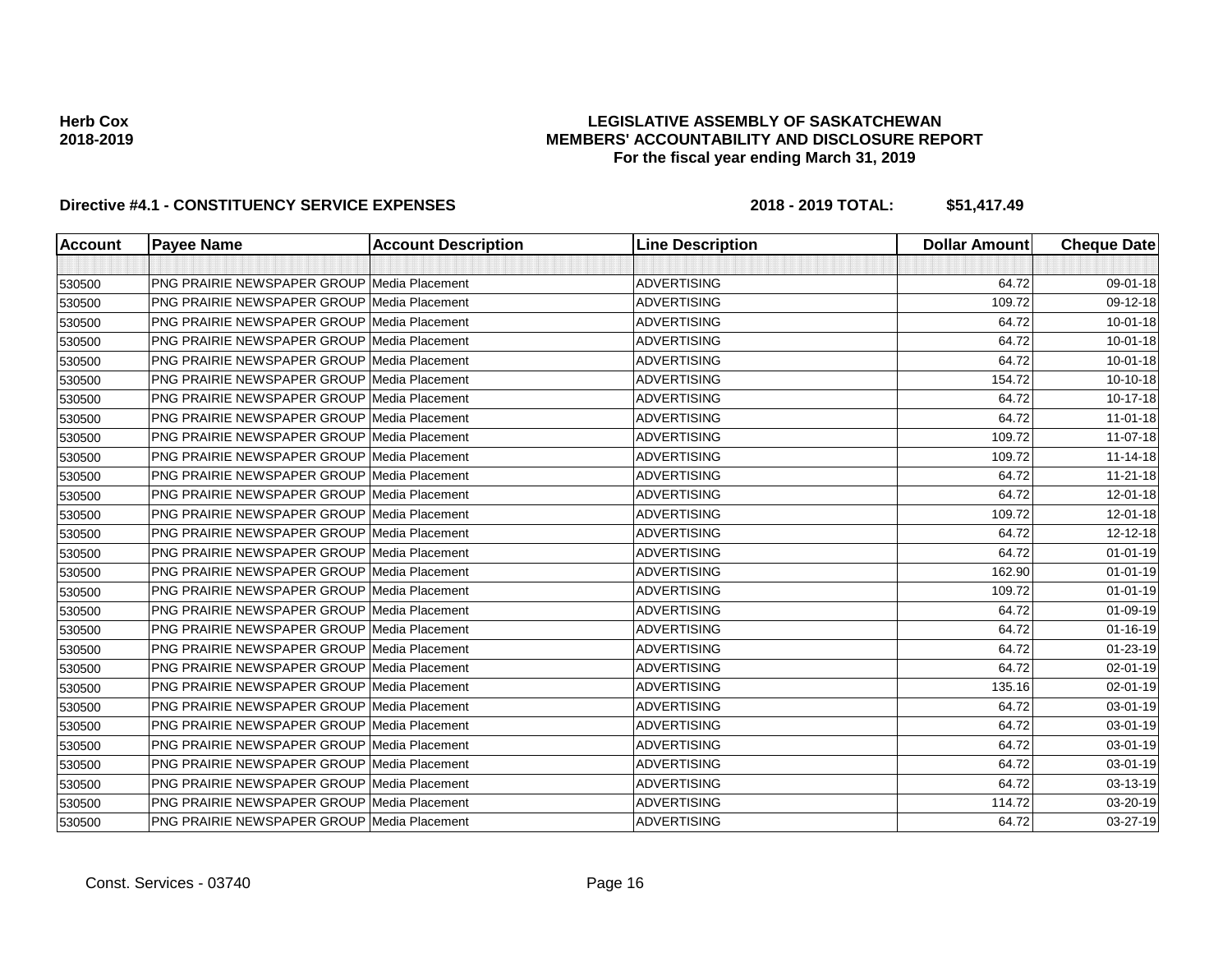## Directive #4.1 - CONSTITUENCY SERVICE EXPENSES 2018 - 2018 - 2019 TOTAL: \$51,417.49

| <b>Account</b> | <b>Payee Name</b>                                     | <b>Account Description</b>         | <b>Line Description</b>                            | <b>Dollar Amount</b> | <b>Cheque Date</b> |
|----------------|-------------------------------------------------------|------------------------------------|----------------------------------------------------|----------------------|--------------------|
|                |                                                       |                                    |                                                    |                      |                    |
| 530500         | <b>PNG PRAIRIE NEWSPAPER GROUP Media Placement</b>    |                                    | <b>ADVERTISING</b>                                 | 64.72                | 03-31-19           |
|                | <b>SASKATCHEWAN BASEBALL HALL</b>                     |                                    |                                                    |                      |                    |
|                | OF FAME & MUSEUM ASSOCIATION                          |                                    |                                                    |                      |                    |
| 530500         | <b>INC</b>                                            | Media Placement                    | <b>ADVERTISING</b>                                 | 50.00                | 09-01-18           |
| 530900         | <b>CORPORATE EXPRESS</b>                              | <b>Promotional Items</b>           | <b>PROVINCIAL PINS</b>                             | 181.39               | 09-01-18           |
| 530900         | COX, HERB L                                           | <b>Promotional Items</b>           | <b>REIMB: REMEMBERANCE DAY WREATH</b>              | 40.00                | $11 - 01 - 18$     |
| 530900         | FLYING COLOURS INTERNATIONAL Promotional Items        |                                    | SASKATCHEWAN FLAGS                                 | 686.53               | $10 - 01 - 18$     |
| 530900         | <b>FLYING COLOURS INTERNATIONAL Promotional Items</b> |                                    | <b>PROMOTIONAL ITEMS</b>                           | 510.07               | 03-01-19           |
| 530900         | TREASURE HOUSE IMPORTS LTD.                           | <b>Promotional Items</b>           | <b>SK PINS</b>                                     | 108.00               | 08-01-18           |
| 530900         | TREASURE HOUSE IMPORTS LTD.                           | <b>Promotional Items</b>           | <b>PROVINCIAL PINS</b>                             | 195.00               | 09-01-18           |
| 530900         | ULTRA PRINT SERVICES LTD.                             | <b>Promotional Items</b>           | <b>CHRISTMAS CARDS</b>                             | 361.46               | $12 - 01 - 18$     |
| 550100         | ULTRA PRINT SERVICES LTD.                             | <b>Printed Forms</b>               | PRINTED NOTE SHEETS                                | 152.64               | $10 - 01 - 18$     |
| 550200         | <b>STARPHOENIX</b>                                    | Books, Mags and Ref Materials      | SUBSCRIPTION-HERB COX, MLA                         | 128.00               | $05 - 22 - 18$     |
| 550200         | <b>STARPHOENIX</b>                                    | Books, Mags and Ref Materials      | <b>SUBSCRIPTION RENEWAL</b>                        | 128.00               | 09-24-18           |
| 550200         | <b>STARPHOENIX</b>                                    | Books, Mags and Ref Materials      | <b>SUBSCRIPTION</b>                                | 128.00               | $03 - 01 - 19$     |
| 555000         | <b>BEE-J'S OFFICE PLUS</b>                            | Other Material and Supplies        | MISC. & OFFICE SUPPLIES                            | 3.49                 | 04-09-18           |
| 555000         | <b>BEE-J'S OFFICE PLUS</b>                            | Other Material and Supplies        | <b>MISC OFFICE SUPPLIES</b>                        | 5.82                 | 07-04-18           |
| 555000         | <b>BEE-J'S OFFICE PLUS</b>                            | Other Material and Supplies        | <b>MISC OFFICE SUPPLIES</b>                        | 20.90                | $10 - 02 - 18$     |
| 555000         | <b>BEE-J'S OFFICE PLUS</b>                            | Other Material and Supplies        | <b>MISC OFFICE SUPPLIES</b>                        | 305.68               | 12-10-18           |
| 555000         | <b>BEE-J'S OFFICE PLUS</b>                            | Other Material and Supplies        | <b>MISC OFFICE SUPPLIES</b>                        | 1,472.30             | 03-13-19           |
|                | <b>COX, HERB L</b>                                    | <b>Other Material and Supplies</b> | <b>REIMB: WATER</b><br>COOLER/FRIDGE/BOTTLED WATER | 15.00                | 05-01-18           |
| 555000         |                                                       |                                    |                                                    |                      |                    |
| 555000         | <b>COX, HERB L</b>                                    | Other Material and Supplies        | <b>REIMB: MISC OFFICE SUPPLIES</b>                 | 38.79                | $05 - 11 - 18$     |
| 555000         | COX, HERB L                                           | Other Material and Supplies        | <b>REIMB: MISC OFFICE SUPPLIES</b>                 | 6.65                 | 06-19-18           |
| 555000         | <b>COX, HERB L</b>                                    | Other Material and Supplies        | <b>REIMB: MISC OFFICE SUPPLIES</b>                 | 16.76                | $10-10-18$         |
| 555000         | COX, HERB L                                           | Other Material and Supplies        | <b>REIMB: MISC OFFICE SUPPLIES</b>                 | 21.08                | $11 - 07 - 18$     |
| 555000         | COX, HERB L                                           | Other Material and Supplies        | <b>REIMB: WATER REFILL</b>                         | 6.00                 | 11-22-18           |
| 555000         | COX, HERB L                                           | Other Material and Supplies        | <b>REIMB: MISC OFFICE SUPPLIES</b>                 | 7.48                 | 01-02-19           |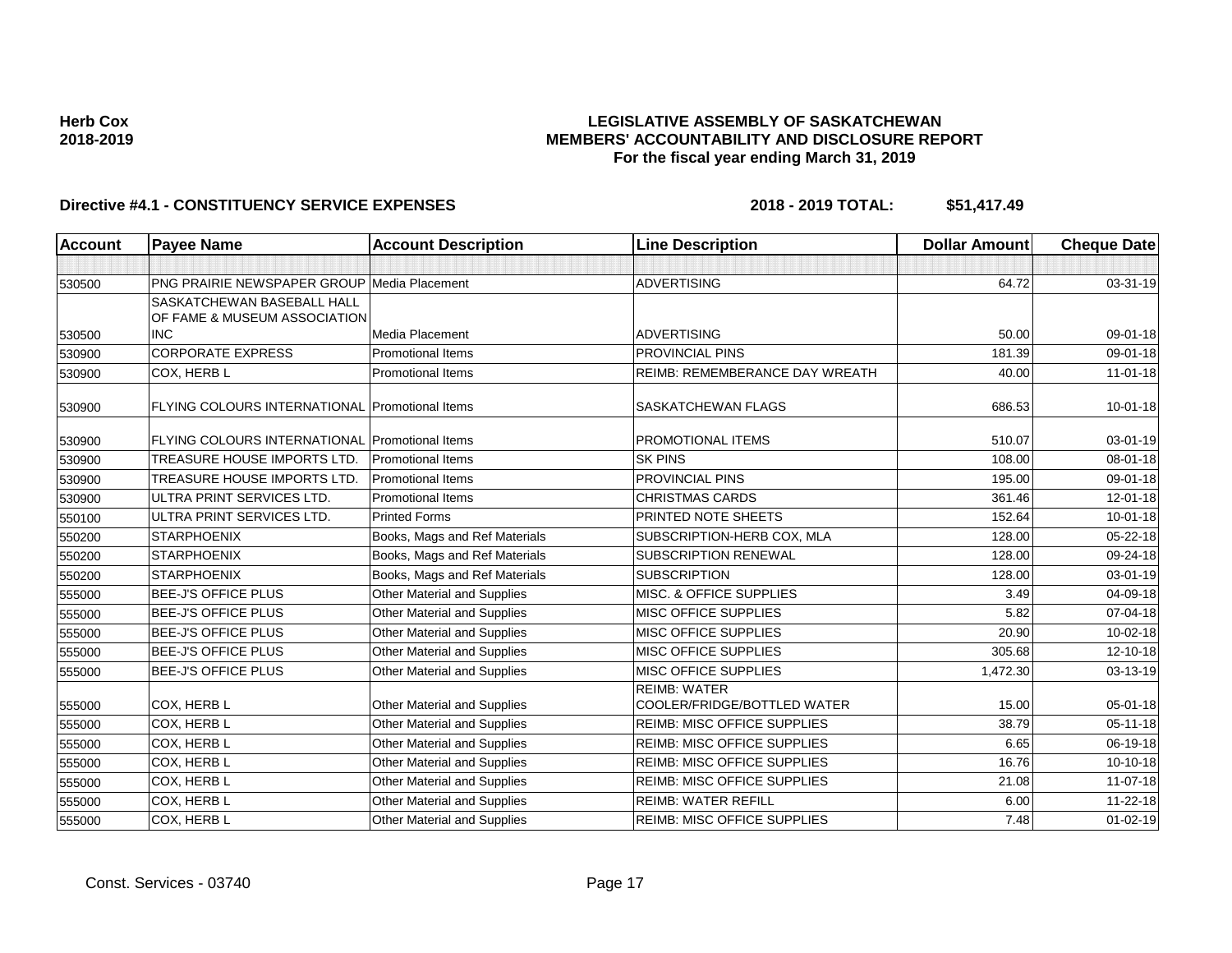### **LEGISLATIVE ASSEMBLY OF SASKATCHEWAN MEMBERS' ACCOUNTABILITY AND DISCLOSURE REPORT For the fiscal year ending March 31, 2019**

# Directive #4.1 - CONSTITUENCY SERVICE EXPENSES 2018 - 2018 - 2019 TOTAL: \$51,417.49

| <b>Account</b> | <b>Payee Name</b> | <b>Account Description</b>  | <b>Line Description</b>     | Dollar Amount | <b>Cheque Date</b> |
|----------------|-------------------|-----------------------------|-----------------------------|---------------|--------------------|
|                |                   |                             |                             |               |                    |
| 555000         | COX, HERB L       | Other Material and Supplies | REIMB: MISC OFFICE SUPPLIES | 19.49         | 01-22-19           |
| 555000         | COX, HERB L       | Other Material and Supplies | REIMB: MISC OFFICE SUPPLIES | 17.75         | 02-01-19           |
| 555000         | COX, HERB L       | Other Material and Supplies | REIMB: WATER DELIVERY       | 6.00          | 03-01-19           |
| 555000         | COX, HERB L       | Other Material and Supplies | REIMB: MISC OFFICE SUPPLIES | 124.09        | 03-18-19           |
| 555000         | COX, HERB L       | Other Material and Supplies | REIMB: MISC OFFICE SUPPLIES | 55.50         | 03-22-19           |
|                |                   |                             |                             |               |                    |
|                |                   |                             |                             |               |                    |
|                |                   |                             |                             |               |                    |
|                |                   |                             |                             |               |                    |
|                |                   |                             |                             |               |                    |
|                |                   |                             |                             |               |                    |
|                |                   |                             |                             |               |                    |
|                |                   |                             |                             |               |                    |
|                |                   |                             |                             |               |                    |
|                |                   |                             |                             |               |                    |
|                |                   |                             |                             |               |                    |
|                |                   |                             |                             |               |                    |
|                |                   |                             |                             |               |                    |
|                |                   |                             |                             |               |                    |
|                |                   |                             |                             |               |                    |
|                |                   |                             |                             |               |                    |
|                |                   |                             |                             |               |                    |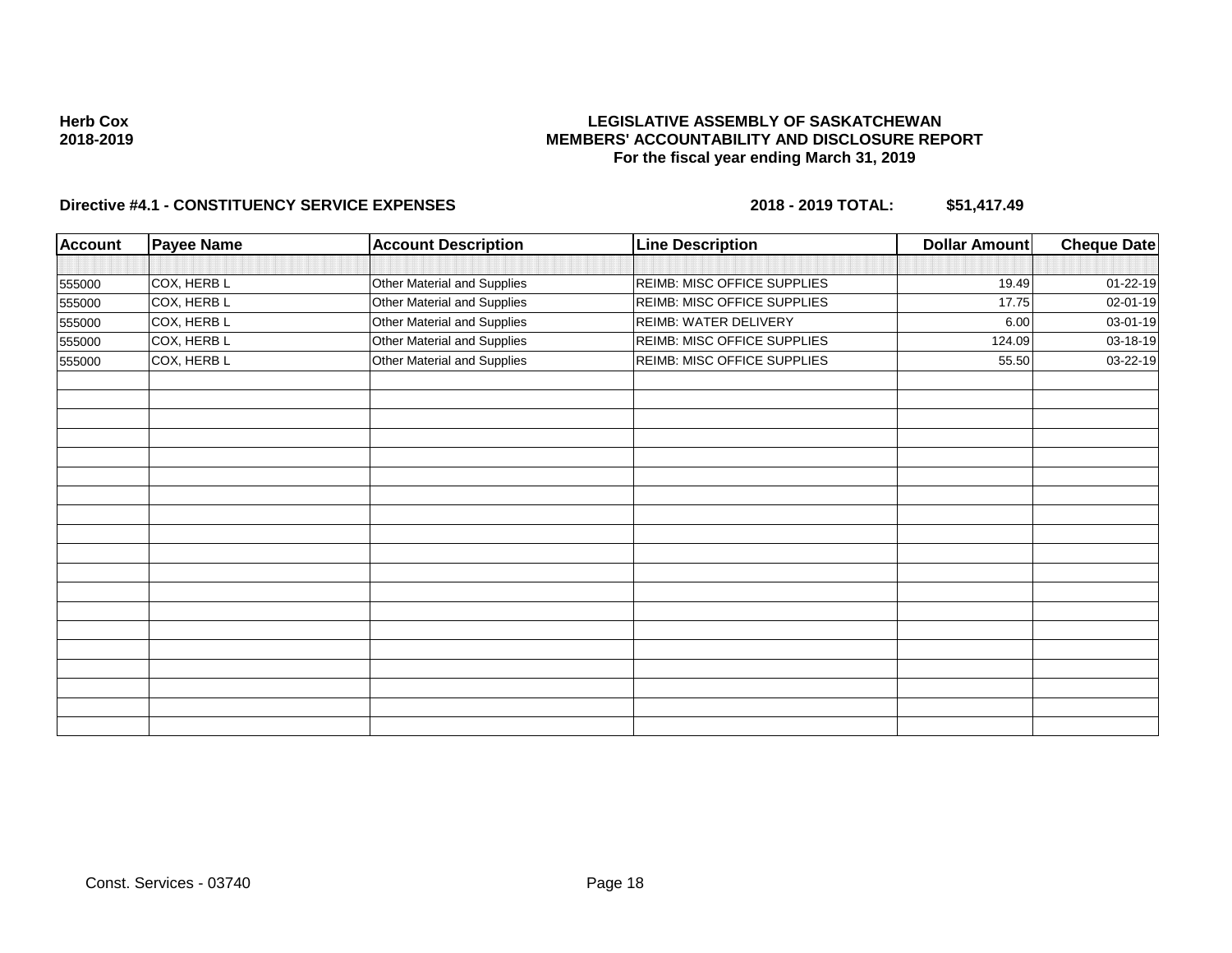## Directive #6 - CONSTITUENCY ASSISTANT EXPENSES 2018 - 2018 - 2019 TOTAL: \$50,956.66

| <b>Account</b> | <b>Payee Name</b>   | <b>Account Description</b> | <b>Dollar Amount</b> | <b>Cheque Date</b> |
|----------------|---------------------|----------------------------|----------------------|--------------------|
|                |                     |                            |                      |                    |
| 513000         | ROBINSON, LILLIAN J | Out-of-Scope Permanent     | $\Omega$             | 04-10-18           |
| 513000         | ROBINSON, LILLIAN J | Out-of-Scope Permanent     | 1,674.00             | 04-24-18           |
| 513000         | ROBINSON, LILLIAN J | Out-of-Scope Permanent     | 1674                 | 05-08-18           |
| 513000         | ROBINSON, LILLIAN J | Out-of-Scope Permanent     | 1488                 | 05-23-18           |
| 513000         | ROBINSON, LILLIAN J | Out-of-Scope Permanent     | 1,767.00             | 06-05-18           |
| 513000         | ROBINSON, LILLIAN J | Out-of-Scope Permanent     | 1581                 | 06-13-18           |
| 513000         | ROBINSON, LILLIAN J | Out-of-Scope Permanent     | 1,488.00             | 06-27-18           |
| 513000         | ROBINSON, LILLIAN J | Out-of-Scope Permanent     | 1,581.00             | $07 - 11 - 18$     |
| 513000         | ROBINSON, LILLIAN J | Out-of-Scope Permanent     | 1767                 | 07-25-18           |
| 513000         | ROBINSON, LILLIAN J | Out-of-Scope Permanent     | 1,767.00             | 08-08-18           |
| 513000         | ROBINSON, LILLIAN J | Out-of-Scope Permanent     | 1,488.00             | 08-22-18           |
| 513000         | ROBINSON, LILLIAN J | Out-of-Scope Permanent     | 1674                 | 09-05-18           |
| 513000         | ROBINSON, LILLIAN J | Out-of-Scope Permanent     | 1,488.00             | 09-19-18           |
| 513000         | ROBINSON, LILLIAN J | Out-of-Scope Permanent     | 1674                 | 10-03-18           |
| 513000         | ROBINSON, LILLIAN J | Out-of-Scope Permanent     | 1,674.00             | $10-17-18$         |
| 513000         | ROBINSON, LILLIAN J | Out-of-Scope Permanent     | 1,581.00             | $11-01-18$         |
| 513000         | ROBINSON, LILLIAN J | Out-of-Scope Permanent     | 1,674.00             | $11 - 14 - 18$     |
| 513000         | ROBINSON, LILLIAN J | Out-of-Scope Permanent     | 1,767.00             | 11-28-18           |
| 513000         | ROBINSON, LILLIAN J | Out-of-Scope Permanent     | 1,767.00             | 12-12-18           |
| 513000         | ROBINSON, LILLIAN J | Out-of-Scope Permanent     | 1674                 | 12-27-18           |
| 513000         | ROBINSON, LILLIAN J | Out-of-Scope Permanent     | 1,767.00             | 01-09-19           |
| 513000         | ROBINSON, LILLIAN J | Out-of-Scope Permanent     | 1,767.00             | $01 - 23 - 19$     |
| 513000         | ROBINSON, LILLIAN J | Out-of-Scope Permanent     | 1,674.00             | 02-06-19           |
| 513000         | ROBINSON, LILLIAN J | Out-of-Scope Permanent     | 1,767.00             | 02-20-19           |
| 513000         | ROBINSON, LILLIAN J | Out-of-Scope Permanent     | 1767                 | 03-06-19           |
| 513000         | ROBINSON, LILLIAN J | Out-of-Scope Permanent     | 1,860.00             | 03-20-19           |
| 513000         | ROBINSON, LILLIAN J | Out-of-Scope Permanent     | 1,813.50             | 04-03-19           |
| 514000         | HUMENNY, AMANDA J   | Casual/Term                | $\Omega$             | 04-10-18           |
| 514000         | HUMENNY, AMANDA J   | Casual/Term                | 269.05               | 04-24-18           |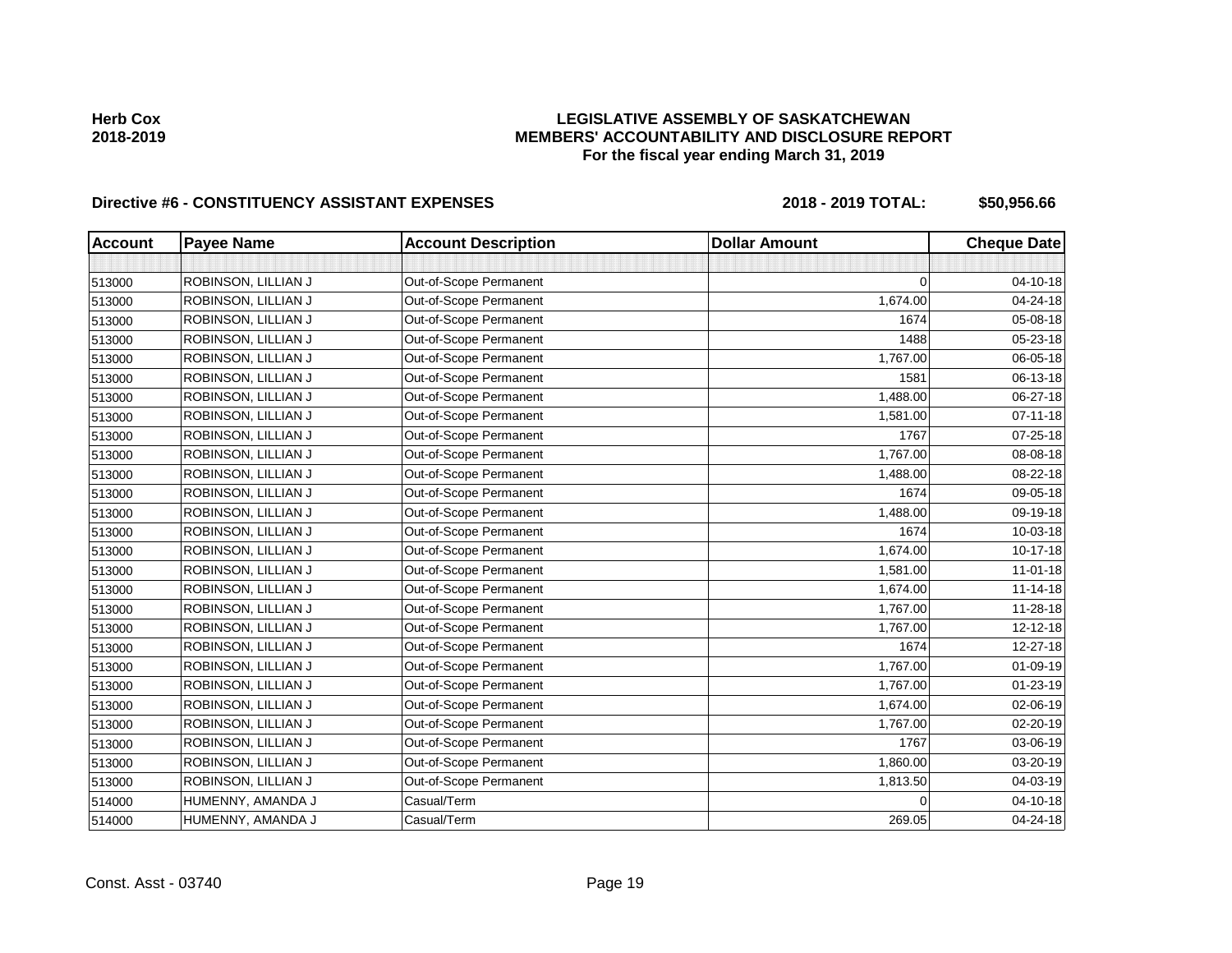## Directive #6 - CONSTITUENCY ASSISTANT EXPENSES 2018 - 2018 - 2019 TOTAL: \$50,956.66

| <b>Account</b> | <b>Payee Name</b>          | <b>Account Description</b>                    | <b>Dollar Amount</b> | <b>Cheque Date</b> |
|----------------|----------------------------|-----------------------------------------------|----------------------|--------------------|
|                |                            |                                               |                      |                    |
| 514000         | HUMENNY, AMANDA J          | Casual/Term                                   | 538.10               | 05-08-18           |
| 514000         | HUMENNY, AMANDA J          | Casual/Term                                   | 1,524.61             | 05-23-18           |
| 514000         | HUMENNY, AMANDA J          | Casual/Term                                   | 616.57               | 06-05-18           |
| 514000         | HUMENNY, AMANDA J          | Casual/Term                                   | 695.04               | 06-13-18           |
| 514000         | HUMENNY, AMANDA J          | Casual/Term                                   | 123.31               | 06-27-18           |
| 514000         | HUMENNY, AMANDA J          | Casual/Term                                   | 358.73               | 09-05-18           |
| 514000         | HUMENNY, AMANDA J          | Casual/Term                                   | 89.68                | 09-19-18           |
| 514000         | ZAYAC-SHEPPARD, DEBORAH J. | Casual/Term                                   | 448.41               | 08-22-18           |
| 514000         | ZAYAC-SHEPPARD, DEBORAH J. | Casual/Term                                   | 538.1                | 10-03-18           |
| 514000         | ZAYAC-SHEPPARD, DEBORAH J. | Casual/Term                                   | 179.37               | 10-17-18           |
| 514000         | ZAYAC-SHEPPARD, DEBORAH J. | Casual/Term                                   | 179.37               | $11 - 14 - 18$     |
| 514000         | ZAYAC-SHEPPARD, DEBORAH J. | Casual/Term                                   | 179.37               | $11 - 28 - 18$     |
| 514000         | ZAYAC-SHEPPARD, DEBORAH J. | Casual/Term                                   | 134.52               | 12-12-18           |
| 514000         | ZAYAC-SHEPPARD, DEBORAH J. | Casual/Term                                   | 179.37               | 12-27-18           |
| 514000         | ZAYAC-SHEPPARD, DEBORAH J. | Casual/Term                                   | 134.52               | 01-23-19           |
| 514000         | ZAYAC-SHEPPARD, DEBORAH J. | Casual/Term                                   | 538.10               | 03-06-19           |
| 514000         | ZAYAC-SHEPPARD, DEBORAH J. | Casual/Term                                   | 717.46               | 03-20-19           |
| 519900         | None (Default)             | Change in Y/E Accrued Empl Leave Entitlements | $-894.52$            | 04-18-18           |
| 519900         | None (Default)             | Change in Y/E Accrued Empl Leave Entitlements | 744                  | 04-08-19           |
|                |                            |                                               |                      |                    |
|                |                            |                                               |                      |                    |
|                |                            |                                               |                      |                    |
|                |                            |                                               |                      |                    |
|                |                            |                                               |                      |                    |
|                |                            |                                               |                      |                    |
|                |                            |                                               |                      |                    |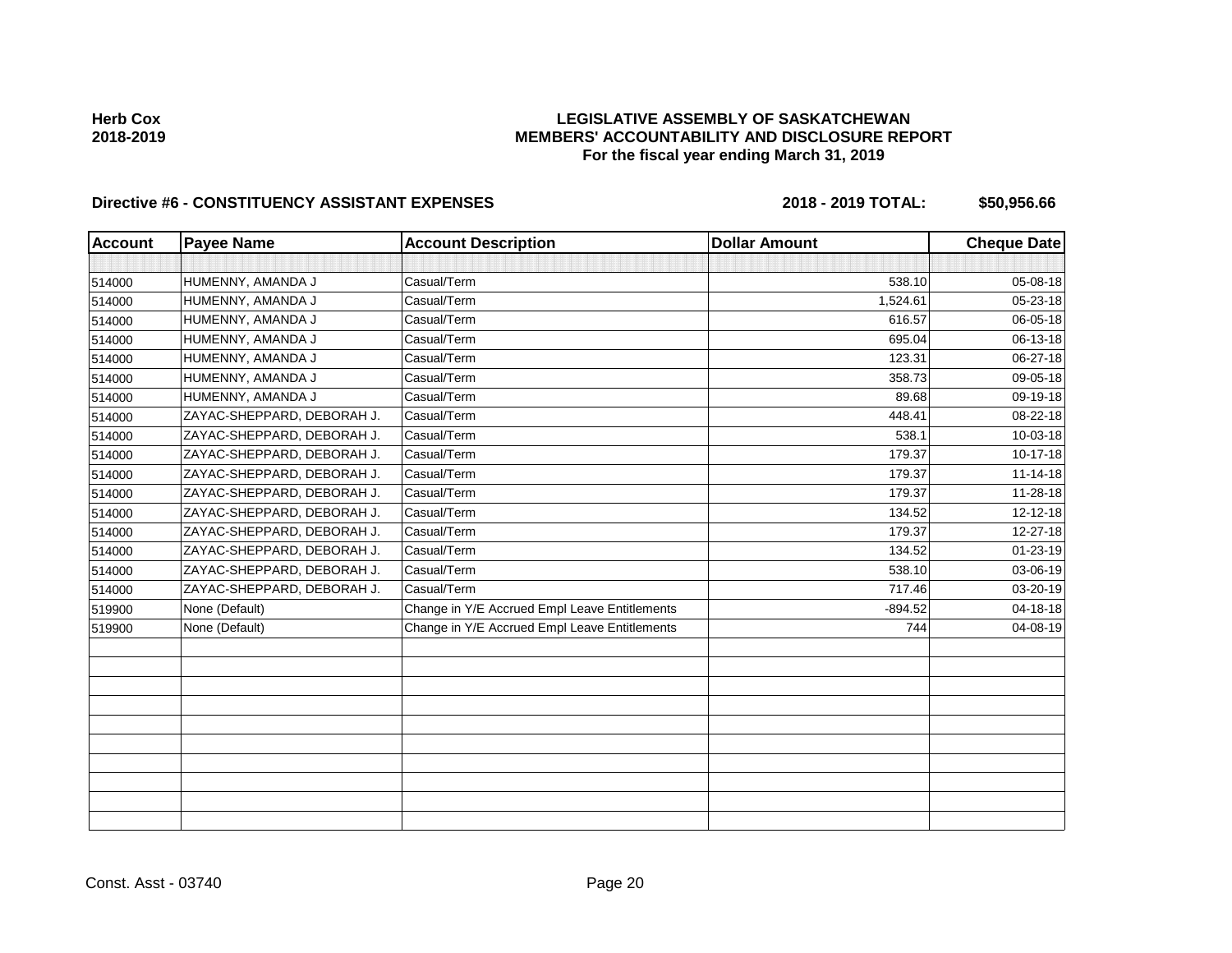### **LEGISLATIVE ASSEMBLY OF SASKATCHEWAN MEMBERS' ACCOUNTABILITY AND DISCLOSURE REPORT For the fiscal year ending March 31, 2019**

# Directive #6 - CONSTITUENCY ASSISTANT EXPENSES 2018 - 2018 - 2019 TOTAL: \$50,956.66

| <b>Account</b> | Payee Name | <b>Account Description</b> | <b>Dollar Amount</b> | <b>Cheque Date</b> |
|----------------|------------|----------------------------|----------------------|--------------------|
|                |            |                            |                      |                    |
|                |            |                            |                      |                    |
|                |            |                            |                      |                    |
|                |            |                            |                      |                    |
|                |            |                            |                      |                    |
|                |            |                            |                      |                    |
|                |            |                            |                      |                    |
|                |            |                            |                      |                    |
|                |            |                            |                      |                    |
|                |            |                            |                      |                    |
|                |            |                            |                      |                    |
|                |            |                            |                      |                    |
|                |            |                            |                      |                    |
|                |            |                            |                      |                    |
|                |            |                            |                      |                    |
|                |            |                            |                      |                    |
|                |            |                            |                      |                    |
|                |            |                            |                      |                    |
|                |            |                            |                      |                    |
|                |            |                            |                      |                    |
|                |            |                            |                      |                    |
|                |            |                            |                      |                    |
|                |            |                            |                      |                    |
|                |            |                            |                      |                    |
|                |            |                            |                      |                    |
|                |            |                            |                      |                    |
|                |            |                            |                      |                    |
|                |            |                            |                      |                    |
|                |            |                            |                      |                    |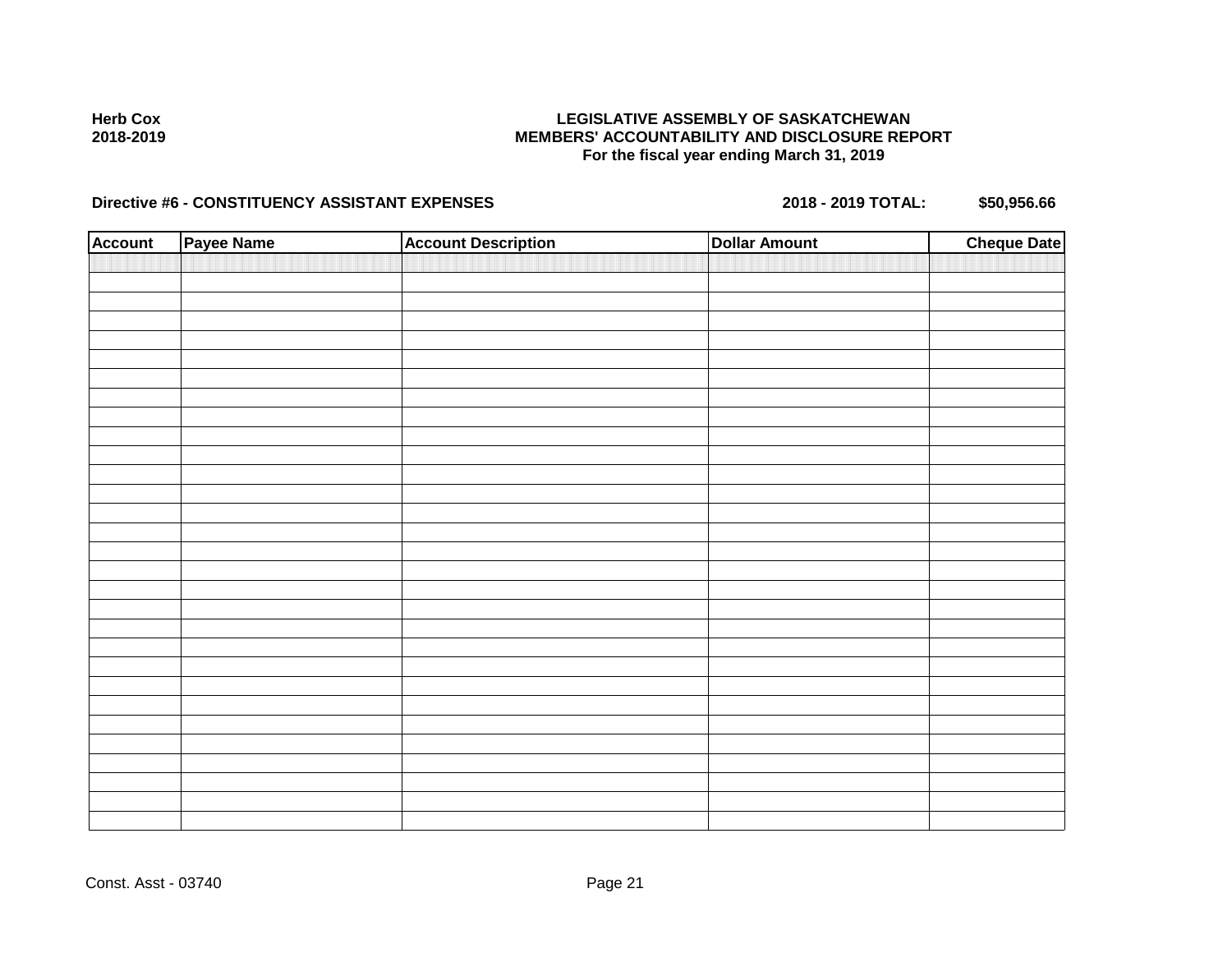### **LEGISLATIVE ASSEMBLY OF SASKATCHEWAN MEMBERS' ACCOUNTABILITY AND DISCLOSURE REPORT For the fiscal year ending March 31, 2019**

# Directive #6 - CONSTITUENCY ASSISTANT EXPENSES 2018 - 2018 - 2019 TOTAL: \$50,956.66

| <b>Account</b> | Payee Name | <b>Account Description</b> | <b>Dollar Amount</b> | <b>Cheque Date</b> |
|----------------|------------|----------------------------|----------------------|--------------------|
|                |            |                            |                      |                    |
|                |            |                            |                      |                    |
|                |            |                            |                      |                    |
|                |            |                            |                      |                    |
|                |            |                            |                      |                    |
|                |            |                            |                      |                    |
|                |            |                            |                      |                    |
|                |            |                            |                      |                    |
|                |            |                            |                      |                    |
|                |            |                            |                      |                    |
|                |            |                            |                      |                    |
|                |            |                            |                      |                    |
|                |            |                            |                      |                    |
|                |            |                            |                      |                    |
|                |            |                            |                      |                    |
|                |            |                            |                      |                    |
|                |            |                            |                      |                    |
|                |            |                            |                      |                    |
|                |            |                            |                      |                    |
|                |            |                            |                      |                    |
|                |            |                            |                      |                    |
|                |            |                            |                      |                    |
|                |            |                            |                      |                    |
|                |            |                            |                      |                    |